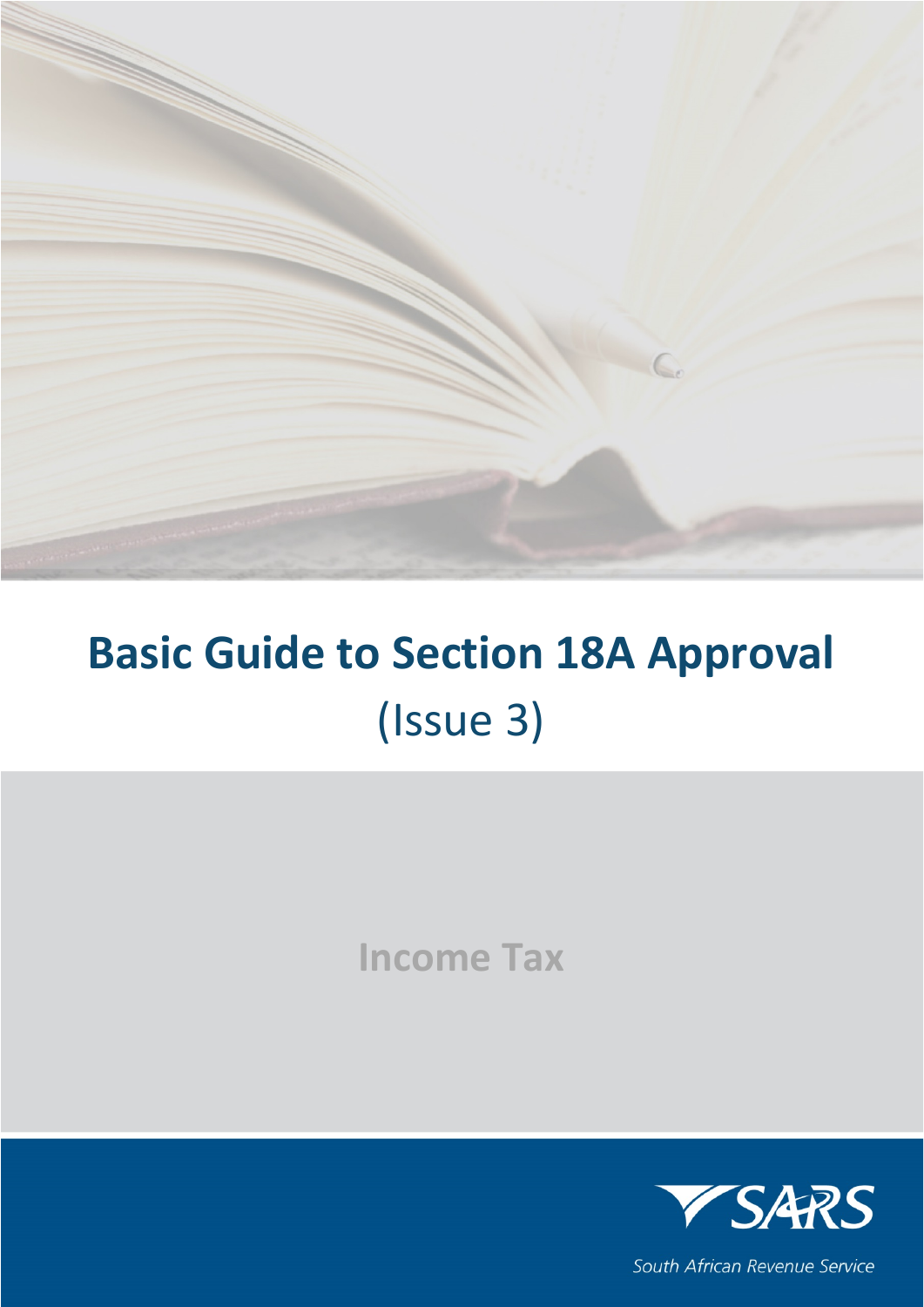### **Basic Guide to Section 18A Approval**

### <span id="page-1-0"></span>**Preface**

This guide has been prepared to assist organisations in understanding the basic requirements for obtaining and retaining approval under section 18A. It does not go into comprehensive technical and legal detail and should not be used as a legal reference. See *Tax Exemption Guide for Public Benefit Organisations in South Africa* for comprehensive information on both the approval of public benefit organisations as well as the approval under section 18A. The *Basic Guide to Income Tax Exemption for Public Benefit Organisations* provides a basic understanding of the requirements to obtain and retain approval as a public benefit organisation under section 30.

This guide is not an "official publication" as defined in section 1 of the Tax Administration Act 28 of 2011 and accordingly does not create a practice generally prevailing under section 5 of that Act. It is also not a general binding ruling under section 89 of Chapter 7 of the Tax Administration Act. Should an advance tax ruling be required, visit the **SARS [website](http://www.sars.gov.za/)** for details of the relevant application procedure.

This guide is based on the legislation as at time of issue.

All guides, interpretation notes, rulings and forms referred to in this guide are the latest versions available on the SARS website at **[www.sars.gov.za](http://www.sars.gov.za/)** unless the context indicates otherwise. The previous archived issues of this guide are titled *Basic Guide to Tax-Deductible Donations*.

For more information you may –

• contact the SARS Tax Exemption Unit:

| Postal address   |     | <b>PO Box 436</b><br><b>PRETORIA</b><br>0001                                                                           |
|------------------|-----|------------------------------------------------------------------------------------------------------------------------|
| Physical address | - 1 | Second floor<br><b>SARS CBD Branch Office</b><br>chr Lilian Ngoyi and Frances Baard streets<br><b>PRETORIA</b><br>0002 |
| Telephone        |     | 012 483 1700 / 02 / 03                                                                                                 |
| E-mail           |     | teu@sars.gov.za                                                                                                        |

- visit your nearest SARS branch office;
- contact the SARS National Contact Centre on 0800 00 7277;
- visit the **[SARS website](http://www.sars.gov.za/)**; or
- contact your own tax advisor or tax practitioner.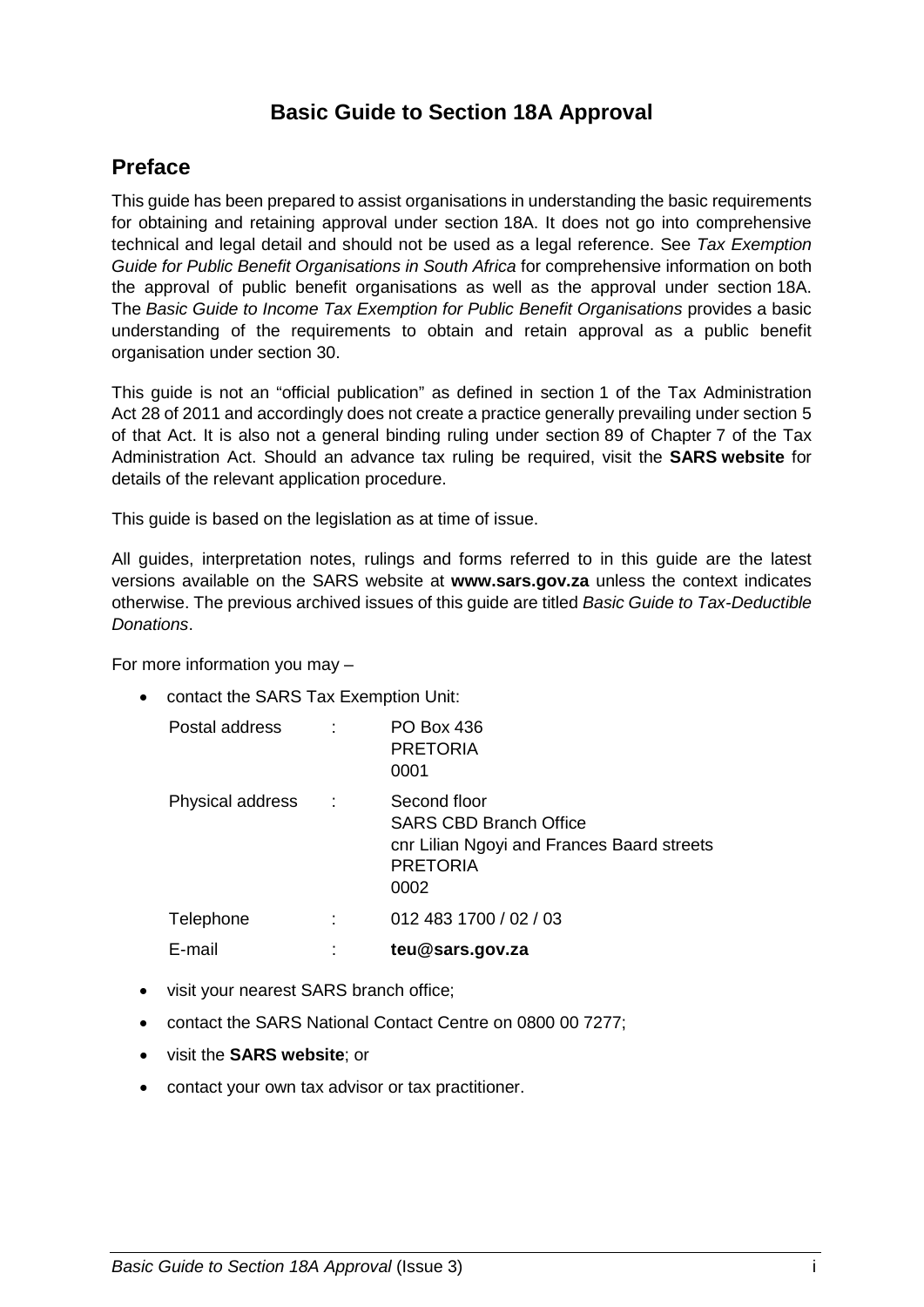Comments on this guide may be sent to **[policycomments@sars.gov.za](mailto:policycomments@sars.gov.za)**.

#### **SOUTH AFRICAN REVENUE SERVICE**

| Date of 1st issue | <b>P</b>        | 8 March 2013      |
|-------------------|-----------------|-------------------|
| Date of 2nd issue | $\mathcal{L}$   | 19 September 2016 |
| Date of 3rd issue | <b>Contract</b> | 17 March 2020     |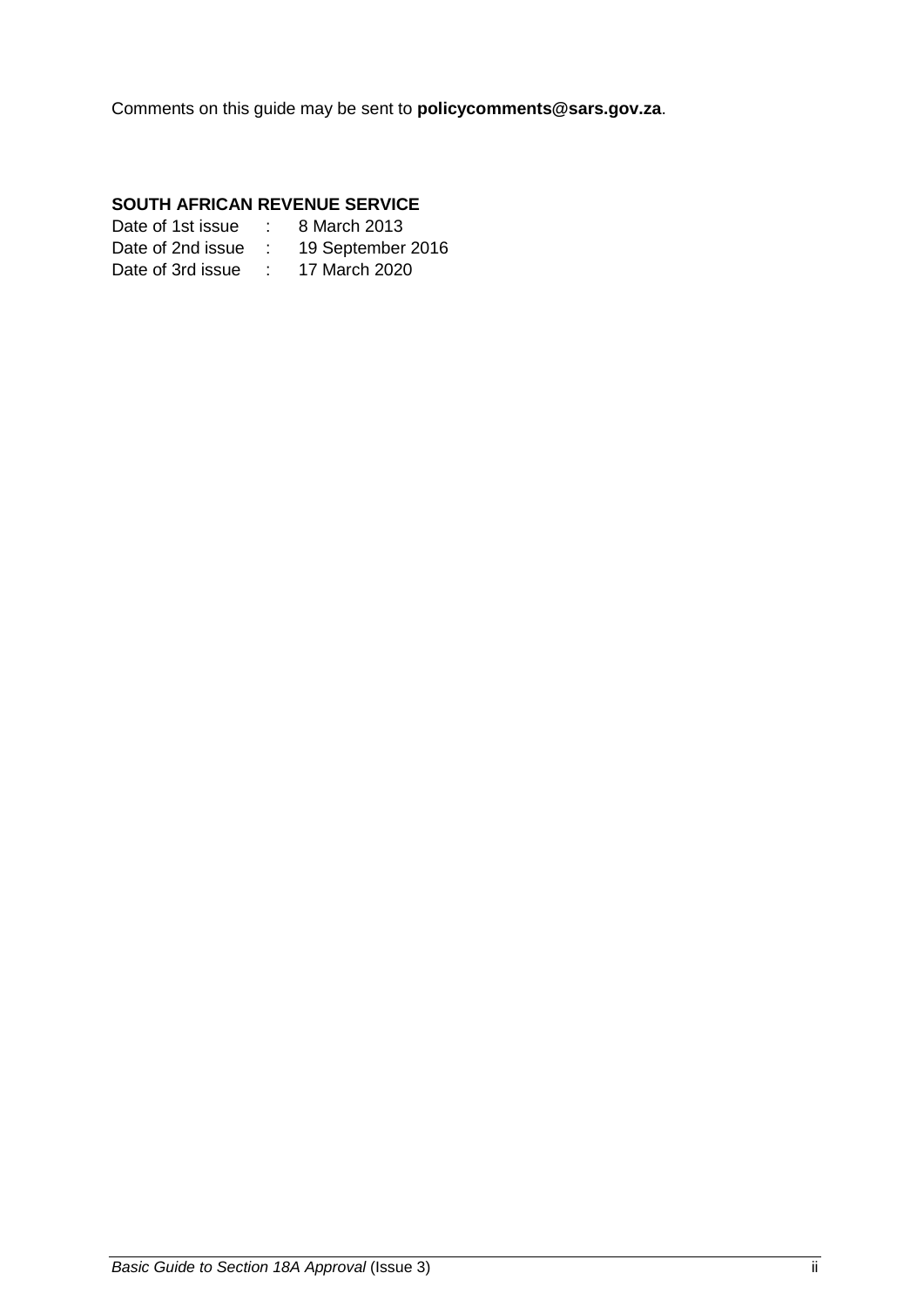# **Contents**

| 1.             |                                                                                                                                                                |  |  |  |
|----------------|----------------------------------------------------------------------------------------------------------------------------------------------------------------|--|--|--|
| 2.             |                                                                                                                                                                |  |  |  |
| 3.             |                                                                                                                                                                |  |  |  |
| 4.             |                                                                                                                                                                |  |  |  |
| 4.1            |                                                                                                                                                                |  |  |  |
| 4.2            |                                                                                                                                                                |  |  |  |
| 5.             |                                                                                                                                                                |  |  |  |
| 6.             | Prescribed conditions and requirements for section 18A-approved                                                                                                |  |  |  |
| 6.1            |                                                                                                                                                                |  |  |  |
| 6.1.1          |                                                                                                                                                                |  |  |  |
| 6.2            |                                                                                                                                                                |  |  |  |
| 6.2.1<br>6.2.2 |                                                                                                                                                                |  |  |  |
| 6.3            |                                                                                                                                                                |  |  |  |
| 6.4            | Any agency, programme, fund, High Commissioner, office, entity or organisation 7                                                                               |  |  |  |
| 6.5            |                                                                                                                                                                |  |  |  |
| 7.             |                                                                                                                                                                |  |  |  |
| 7.1            |                                                                                                                                                                |  |  |  |
| 7.2            |                                                                                                                                                                |  |  |  |
| 7.3            |                                                                                                                                                                |  |  |  |
| 8.             |                                                                                                                                                                |  |  |  |
| 8.1            | Public benefit organisation, institution, board or body, conduit public benefit<br>organisation, agency, programme, fund, High Commissioner, office, entity or |  |  |  |
| 8.2            |                                                                                                                                                                |  |  |  |
| 8.3            | Co-ordinating body of a group of institutions, boards or bodies  10                                                                                            |  |  |  |
| 9.             |                                                                                                                                                                |  |  |  |
| 9.1            | Public benefit organisations, institutions, boards, bodies or conduit public benefit                                                                           |  |  |  |
| 9.2            |                                                                                                                                                                |  |  |  |
| 10.            |                                                                                                                                                                |  |  |  |
| 10.1           |                                                                                                                                                                |  |  |  |
| 11.            |                                                                                                                                                                |  |  |  |
| 12.            | Allowable deduction in determining the taxable income of a taxpayer 13                                                                                         |  |  |  |
| 13.            |                                                                                                                                                                |  |  |  |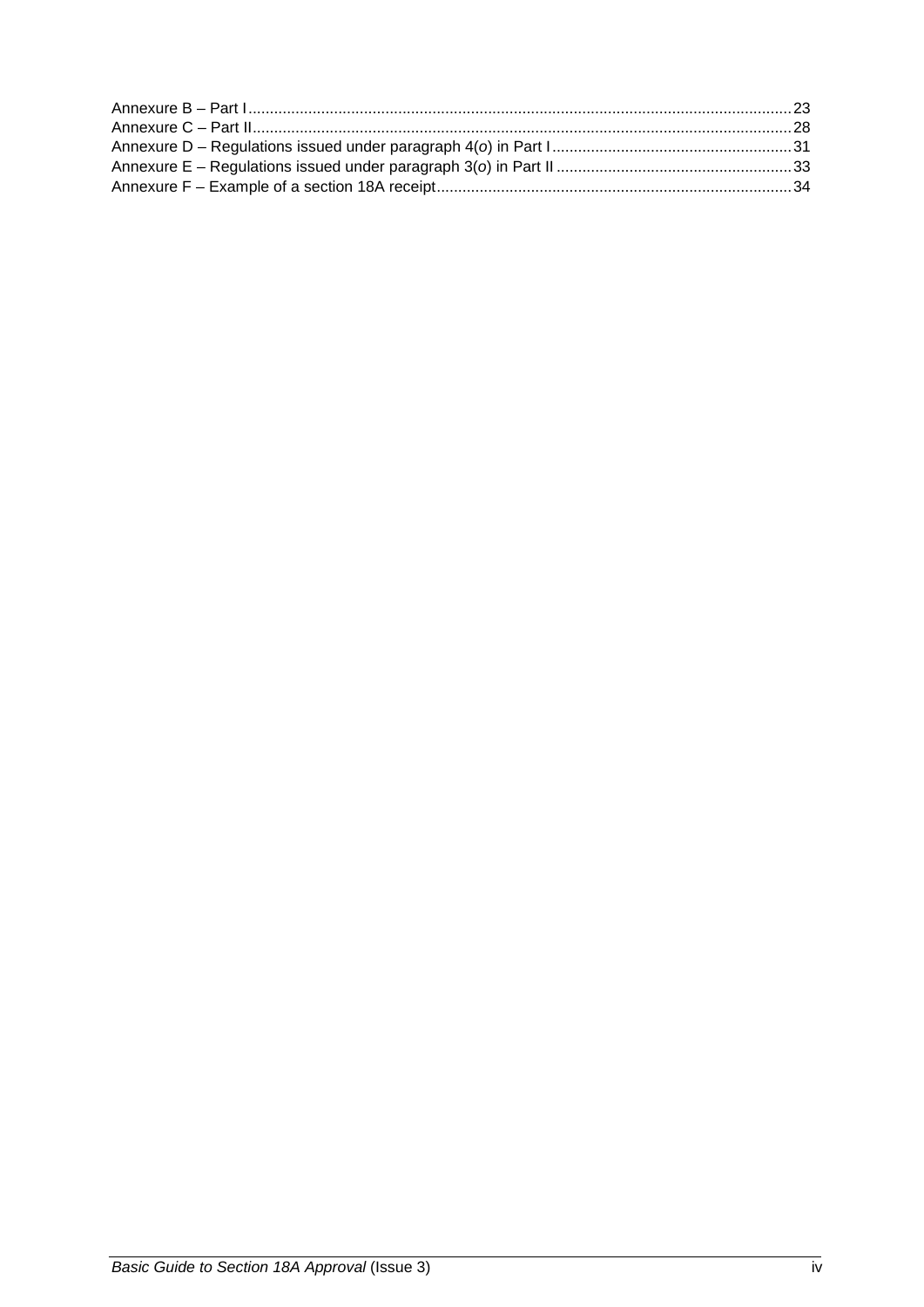## <span id="page-5-0"></span>**Glossary**

In this guide unless the context indicates otherwise –

- **"agency, programme, fund, High Commissioner, office, entity or organisation"** means, as appropriate, a specialised agency contemplated in section 18A(1)(*b*A)(i) or the programme, fund, High Commissioner, office, entity or organisation listed in section 18A(1)(*b*A)(ii) to (xii) meeting the requirements of section 18A(1)(*b*A), and issued a reference number by the Commissioner for purposes of section 18A;
- **"Commissioner"** means the Commissioner for the South African Revenue Service appointed under section 6 of the South African Revenue Service Act 34 of 1997, or the Acting Commissioner designated under section 7 of that Act;
- **"conduit PBO"** means a "public benefit organisation" constituted as either a "nonprofit company" as defined in section 1 of the Companies Act 71 of 2008, a trust or an association of persons incorporated, formed or established in South Africa approved by the Commissioner under section 30(3), providing funds or assets to any PBO or any institution, board or body carrying on any PBAs in Part II in South Africa, and also approved by the Commissioner for purposes of section 18A under section 18A(1)(*b*);
- **"co-ordinating body"** means the regulating or controlling body of a group of institutions, boards or bodies sharing a common purpose and carrying on any PBAs in Part II in South Africa and approved by the Commissioner for purposes of section 18A;
- **"government"** means any department of the government of South Africa in the national, provincial or local sphere contemplated in section 10(1)(*a*) approved by the Commissioner for purposes of section 18A under section 18A(1)(*c*) and using donations made to it for any PBA in Part II;
- **"institution, board or body"** means any institution, board or body exempted by the Commissioner under section 10(1)(*c*A)(i) carrying on any PBA in Part II in South Africa and also approved for purposes of section 18A under section 18A(1)(*a*)(ii);
- **"Minister"** means the Minister of Finance;
- **"Ninth Schedule"** means Ninth Schedule to the Act;
- **"Part I"** and **"Part II"** mean Part I and Part II of the Ninth Schedule;
- **"PBA"** means a "public benefit activity" listed in Part I and any other activity determined by the Minister by notice in the *Government Gazette* to be of a benevolent nature, having regard to the needs, interests and well-being of the general public;
- **"PBO"** means a "public benefit organisation" constituted as either a "non-profit company" as defined in section 1 of the Companies Act 71 of 2008, a trust or an association of persons incorporated, formed or established in South Africa approved by the Commissioner under section 30(3), carrying on PBAs in Part II in South Africa, and also approved by the Commissioner for purposes of section 18A under section 18A(1)(*a*)(i);
- **"section"** means a section of the Act;
- **"section 18A-approved organisation"** means any PBO, conduit PBO, institution, board or body, agency, programme, fund, High Commissioner, office, entity, organisation, or the government approved by the Commissioner for purposes of section 18A or allocated a reference number for issuing section 18A receipts;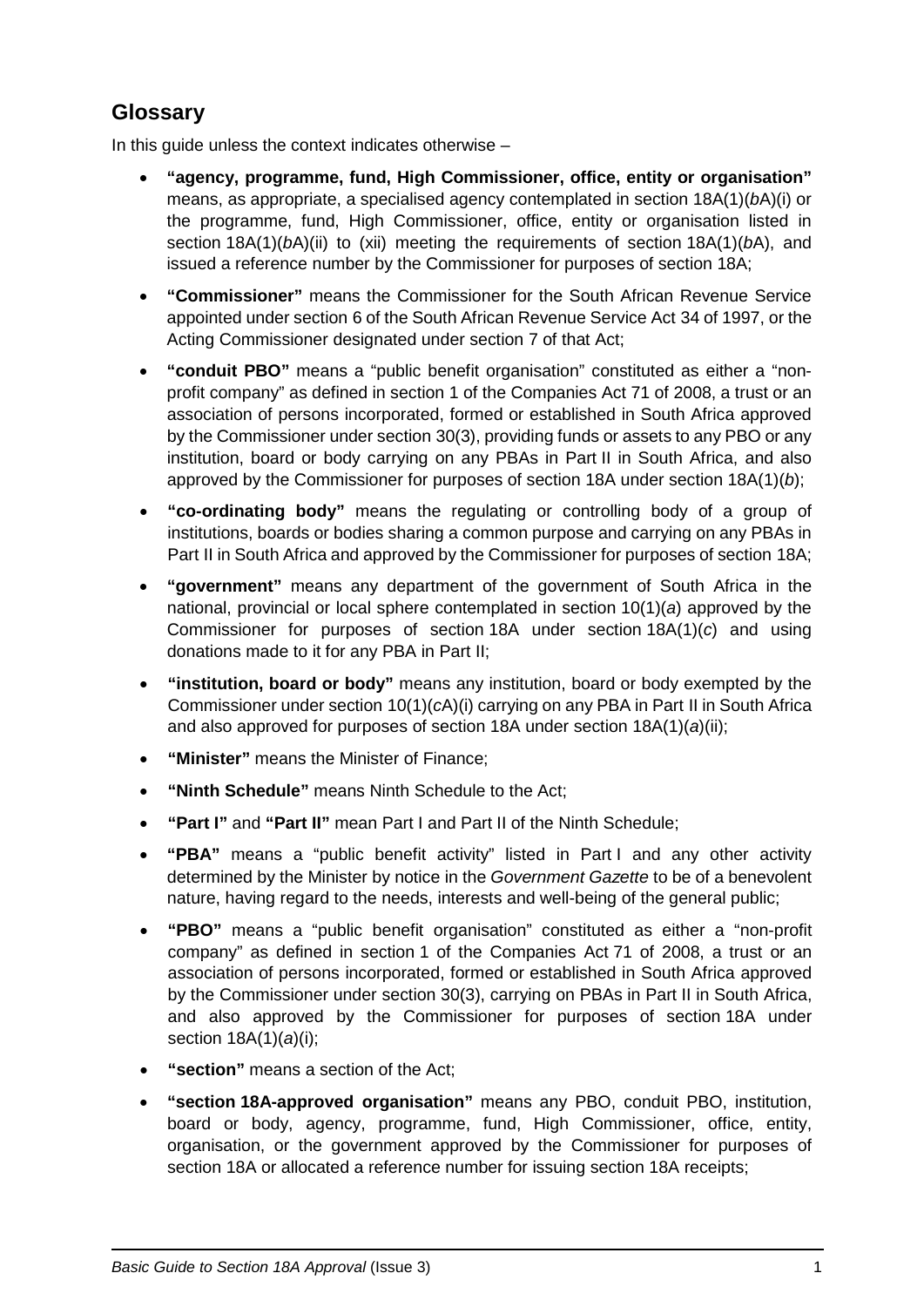- **"section 18A receipt"** means a special prescribed receipt issued under section 18A by a section 18A-approved organisation potentially entitling the donor to an income tax deduction for donations made;
- **"TEU"** means the Tax Exemption Unit, a dedicated unit within SARS established to consider, amongst other things, applications for approval under section 18A. The TEU also monitors compliance by section 18A-approved organisations with the legislative requirements, and investigates, verifies and, if necessary, raises assessments on section 18A-approved organisations;
- **"the Act"** means the Income Tax Act 58 of 1962; and
- any other word or expression bears the meaning ascribed to it in the Act.

### <span id="page-6-0"></span>**1. Introduction**

Government has recognised that certain organisations are dependent on the generosity of the public and to encourage that generosity has provided a tax deduction (see **[12](#page-17-1)**) for certain donations (see **[10](#page-15-0)**) made by taxpayers. The eligibility to issue section 18A receipts is restricted to specific organisations approved by the Commissioner (see **[2](#page-6-1)**) that use the donations to carry on or fund specific PBAs (see **[5](#page-8-3)**) in South Africa.

The aforementioned, specific, organisations must formally apply to the Commissioner for approval under section 18A (see **[3](#page-7-0)**) to issue section 18A receipts (see **[11](#page-17-0)**) for donations received. A section 18A receipt may be issued by a section 18A-approved organisation only from the date the TEU has confirmed section 18A approval and has issued a reference number for purposes of section 18A that must appear on such receipts.

### <span id="page-6-1"></span>**2. Qualifying organisations**

The following organisations potentially qualify for approval under section 18A:

- A PBO
- An institution, board or body
- A conduit PBO
- The government
- Any agency, for example, the following:
	- $\triangleright$  The International Labour Organization (ILO)
	- $\triangleright$  The Food and Agriculture Organization of the United Nations (FAO)
	- The United Nations Educational, Scientific and Cultural Organization (UNESCO)
	- The International Civil Aviation Organization (ICAO)
	- $\triangleright$  The International Monetary Fund (IMF)
	- $\triangleright$  The International Bank for Reconstruction and Development (IBRD)
	- $\triangleright$  The World Health Organization (WHO)
	- The Universal Postal Union (UPU)
	- $\triangleright$  The International Telecommunications Union (ITU)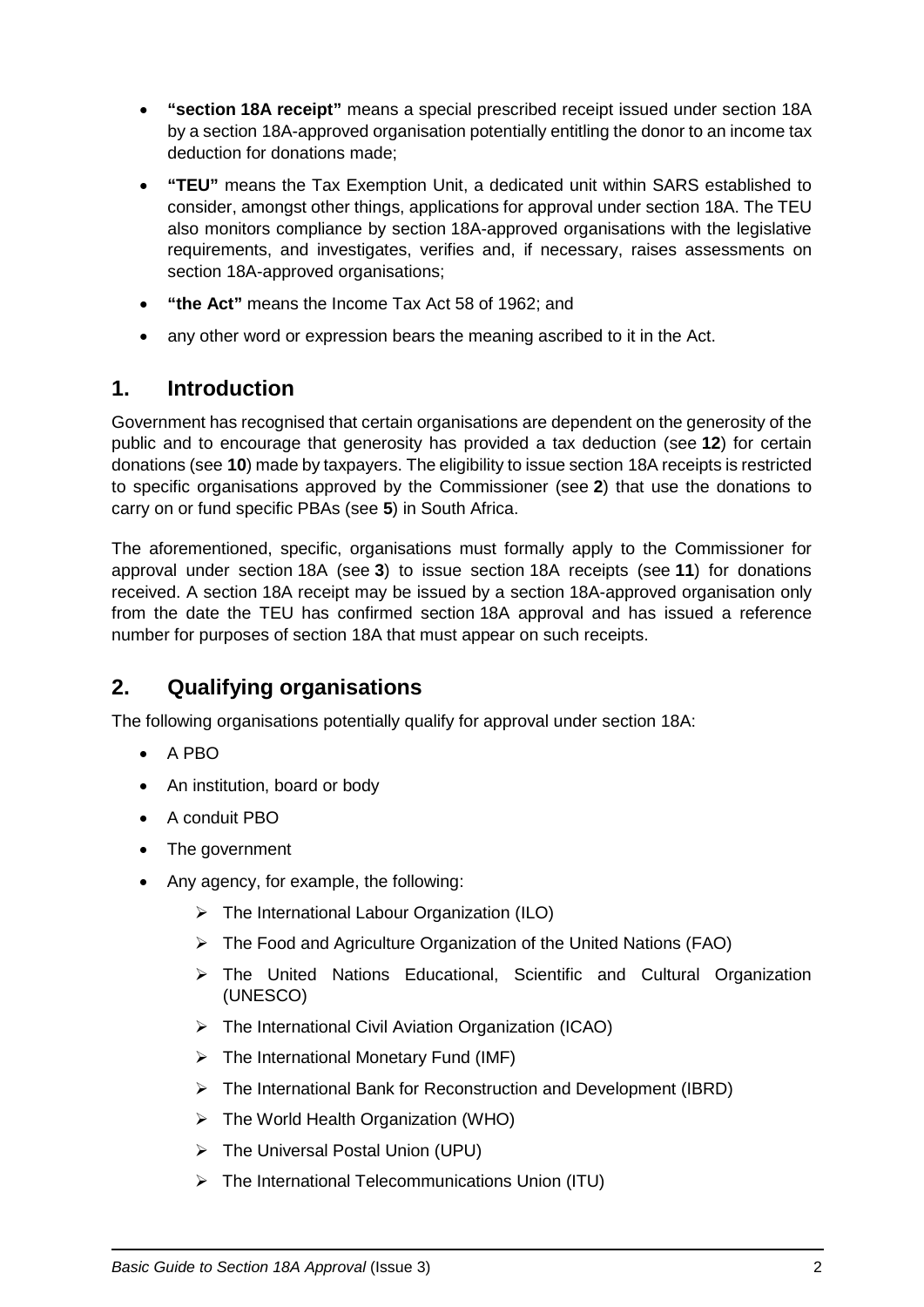- The following specifically named programmes, funds, High Commissioners, offices, entities or organisations will also potentially qualify:
	- The United Nations Development Programme (UNDP)
	- The United Nations Children's Fund (UNICEF)
	- The United Nations High Commissioner for Refugees (UNHCR)
	- $\triangleright$  The United Nations Population Fund (UNFPA)
	- The United Nations Office on Drugs and Crime (UNODC)
	- $\triangleright$  The United Nations Environmental Programme (UNEP)
	- > The United Nations Entity for Gender, Equality and the Empowerment of Women (UN Women)
	- $\triangleright$  The International Organisation for Migration (IOM)
	- The Joint United Nations Programme on HIV/AIDS (UNAIDS)
	- $\triangleright$  The Office of the High Commissioner for Human Rights (OHCHR)
	- $\triangleright$  The United Nations Office for the Co-ordination of Humanitarian Affairs (OCHA)

The Commissioner may grant approval for purposes of section 18A to a group of institutions, boards or bodies falling directly under the direction and supervision of a co-ordinating body.

The prescribed conditions and requirements that each of the above qualifying organisations must comply with are discussed in **[6](#page-9-0)**, and non-compliance penalties if found to have contravened section 18A are discussed in **[8](#page-13-0)**.

### <span id="page-7-0"></span>**3. Application for approval**

A PBO, institution, board or body, agency, conduit PBO, programme, fund, High Commissioner, office, entity or organisation, or government not formally approved by the Commissioner for purposes of section 18A must complete the prescribed application form EI 1. The completed form with the required registration information together with all requested supporting documentation must be submitted to the TEU or to the nearest SARS branch office.

An application for approval under section 18A can be made simultaneously when an organisation applies for approval as a PBO under section 30 or as an institution, board or body under section 10(1)(*c*A)(i). If, however, a PBO or an institution, board or body subsequent to obtaining approval under section 30 or section 10(1)(*c*A)(i), respectively, wishes to apply for section 18A approval, it may do so by written request to the TEU. The following information and documentation must be provided:

- The relevant PBAs in Part II for which approval is sought.
- A detailed demonstration of how those activities are carried on.
- Relevant supporting documentation that may include the latest founding document and annual financial statements.

The Act does not specifically provide that an agency, programme, fund, High Commissioner, office, entity or organisation must be approved by the Commissioner for purposes of section 18A. However, the obtaining of such approval is inferred since the Commissioner must issue a reference number for purposes of section 18A to such an agency, programme, fund,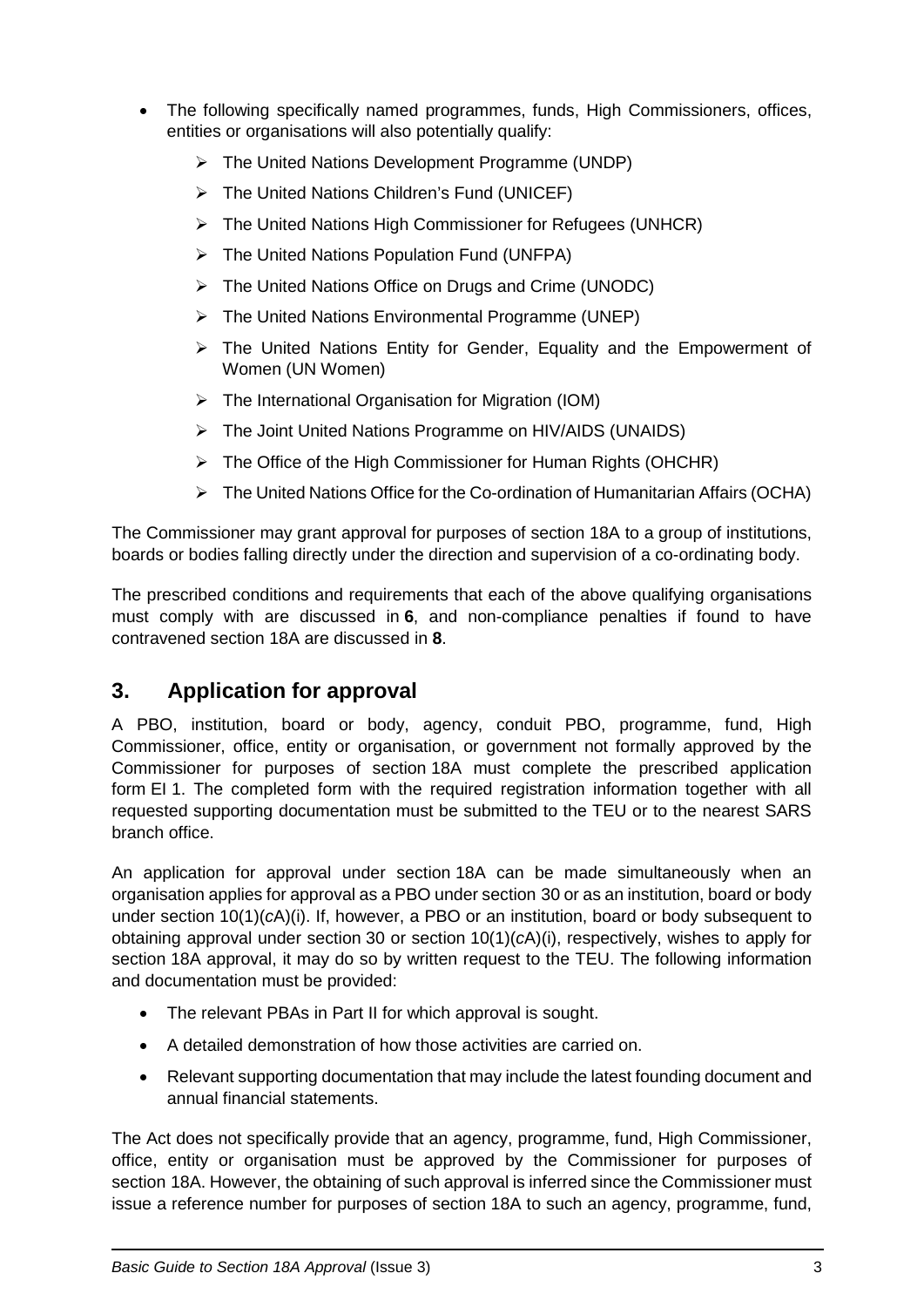High Commissioner, office, entity or organisation. This reference number must appear on the section 18A receipt (see **[11](#page-17-0)**) issued to donors.

The notification of approval under section 18A is issued by the TEU by letter either together with the confirmation of the approval as a PBO under section 30 or as an institution, board or body under section 10(1)(*c*A)(i) if application was done simultaneously. A separate letter will, however, be issued by the TEU if the application for approval under section 18A is done subsequent to those approvals being granted by the Commissioner. The date of approval under section 18A is significant because the Act does not allow section 18A approval to be granted with retrospective effect. Section 18A receipts may therefore be issued only for *bona fide* donations received on or after the date of the letter issued by the TEU confirming formal approval.

The letter contains a unique reference number referred to as either a PBO or an exemption reference number that is a different reference number to the taxpayer reference number allocated to a section 18A-approved organisation on completion of registration for income tax purposes. The section 18A-approved organisation is required to keep this letter confirming approval as part of its records.

A written notification will also be issued by the TEU to the organisation if the approval is not granted together with reasons why the organisation failed to meet the conditions and requirements of section 18A.

### <span id="page-8-0"></span>**4. Non-qualifying organisations**

#### <span id="page-8-1"></span>**4.1 Branches of a foreign tax-exempt organisation**

A branch established in South Africa by any company, association or trust incorporated, formed or established in any country other than South Africa that is exempt from tax on income in that country will not qualify for section 18A approval. Such a branch will not be allowed to issue section 18A receipts for donations received, even if it carries on PBAs in Part II in South Africa.

#### <span id="page-8-2"></span>**4.2 Non-approved organisations**

Any organisation not formally approved by the Commissioner under section 18A may not issue section 18A receipts for donations received.

## <span id="page-8-3"></span>**5. Public benefit activities**

The Ninth Schedule is divided into two Parts, namely, Part I (see **[Annexure](#page-27-0) B**) and Part II (see **[Annexure](#page-32-0) C**). Part I lists a number of PBAs for purposes of approval as a PBO under section 30. The PBAs approved by the Minister for purposes of section 18A are listed in Part II. Not all of the PBAs listed in Part I are included in Part II.

The PBAs listed in Part II are categorised as follows:

- Welfare and Humanitarian (paragraph 1)
- Health Care (paragraph 2)
- Education and Development (paragraph 3)
- Conservation, Environment and Animal Welfare (paragraph 4)
- Land and Housing (paragraph 5)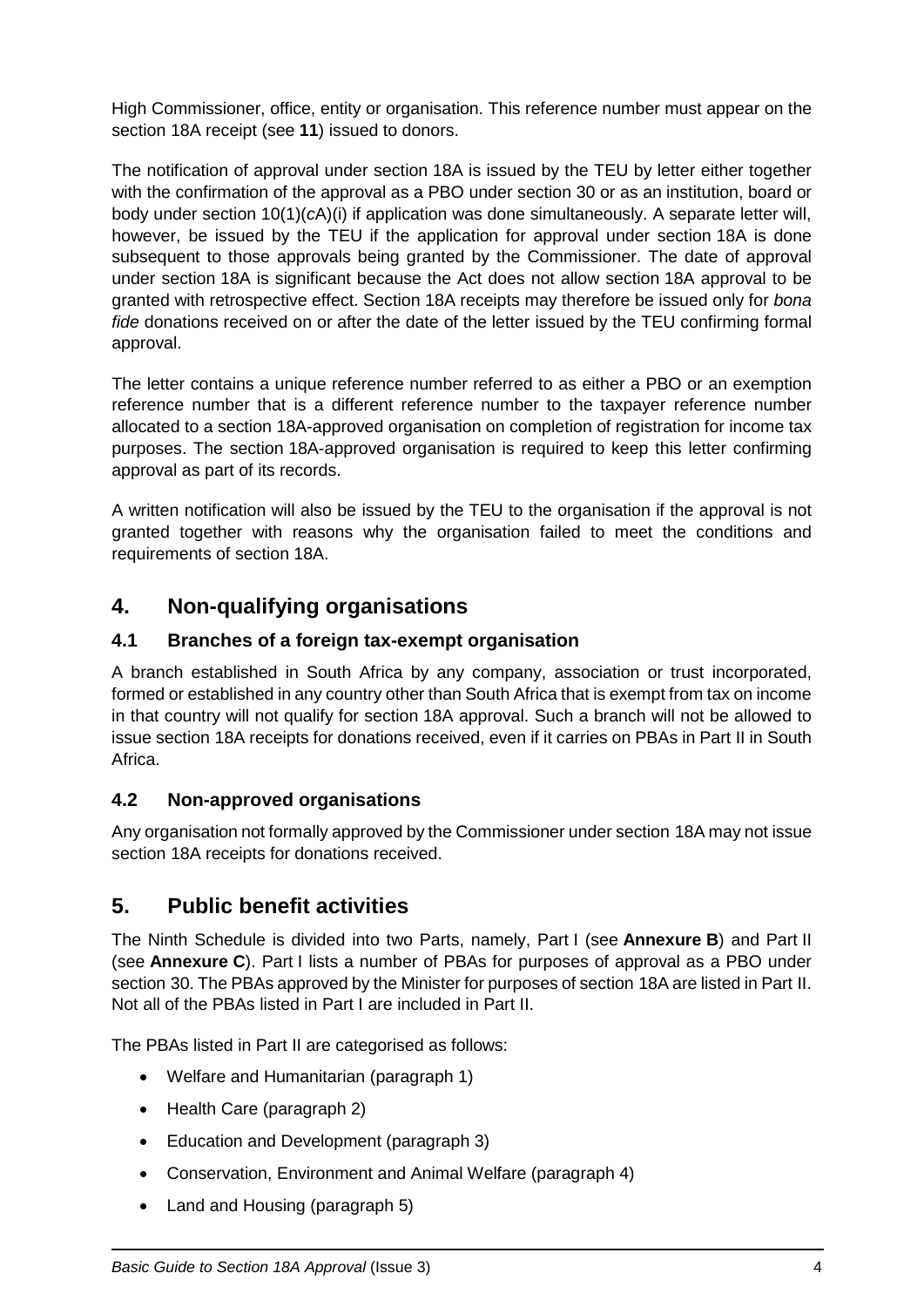See **[Annexure](#page-32-0) C** for a complete list of PBAs falling under each of the aforementioned categories in Part II.

The Minister may from time-to-time by notice in the *Government Gazette* approve additional PBAs. The Minister may also, by regulation, prescribe additional requirements that a PBO, institution, board or body or the government carrying on any specific PBA identified by the Minister in the regulations, must comply with before any donation made to that PBO, institution, board or body or government will be allowed as a deduction under section 18A. For example, the granting of loans to emerging micro enterprises to improve capacity to start and manage businesses referred to in PBA (1)(*p*)(iii) in Part II as well as the provision of loans for study, research and teaching referred to in PBA 3(*o*) in Part II are subject to conditions that the Minister may prescribe by way of regulation. The Minister has not yet published any conditions or requirements relating to those PBAs.

The Minister, however, has published conditions and requirements relating to  $-$ 

- the provision of scholarships, bursaries and awards for study, research, and teaching contemplated in PBA 4(*o*) in Part I in Government Notice Regulation 302 in *Government Gazette* 24941 of 28 February 2003 (see **[Annexure](#page-35-0) D**). These regulations relate specifically to PBA 4(*o*) in Part I. However, the Minister declared in Government Notice Regulation 333 in *Government Gazette* 27455 of 8 April 2005 that those regulations will also apply to PBA 3(*o*) in Part II (see **[Annexure](#page-37-0) E**); and
- the establishment and management of a transfrontier area contemplated in PBA 4(*d*) (see section 18A(1C) in **[Annexure](#page-20-0) A**).

Any additional PBAs or requirements prescribed by the Minister must be approved by Parliament and formally incorporated into the Ninth Schedule to the Act within 12 months after the date of publication by the Minister of those PBAs or requirements, as the case may be, in the *Government Gazette*.

## <span id="page-9-0"></span>**6. Prescribed conditions and requirements for section 18Aapproved organisations**

Section 18A-approved organisations are required to maintain proper control over the application and spending of donations received that qualify for a tax deduction (see **[12](#page-17-1)**) and must therefore comply with the conditions and requirements discussed below.

### <span id="page-9-1"></span>**6.1 Public benefit organisations and institutions, boards or bodies**

#### <span id="page-9-2"></span>**6.1.1 Ring-fencing requirement**

A PBO, or institution, board or body carrying on a combination of PBAs, some of which are non-section 18A-approved in Part I (see **[Annexure](#page-27-0) B**), and some of which are section 18Aapproved in Part II (see **[Annexure](#page-32-0) C**), may be granted approval to issue section 18A receipts for donations received **solely** for PBAs in Part II. The approval is subject to the PBO, or institution, board or body ring-fencing the PBAs in Part II. The concept "ring-fence" in this context generally means to assign donations for which section 18A receipts were issued to a particular purpose, so as to restrict their use to the carrying on of PBAs in Part II in South Africa. Donations received must be controlled in such a manner that their usage is restricted to only those PBAs in Part II carried on in South Africa.

The record-keeping of a PBO, or institution, board or body must clearly identify the donations received for PBAs in Part II and the use to which those donations were applied.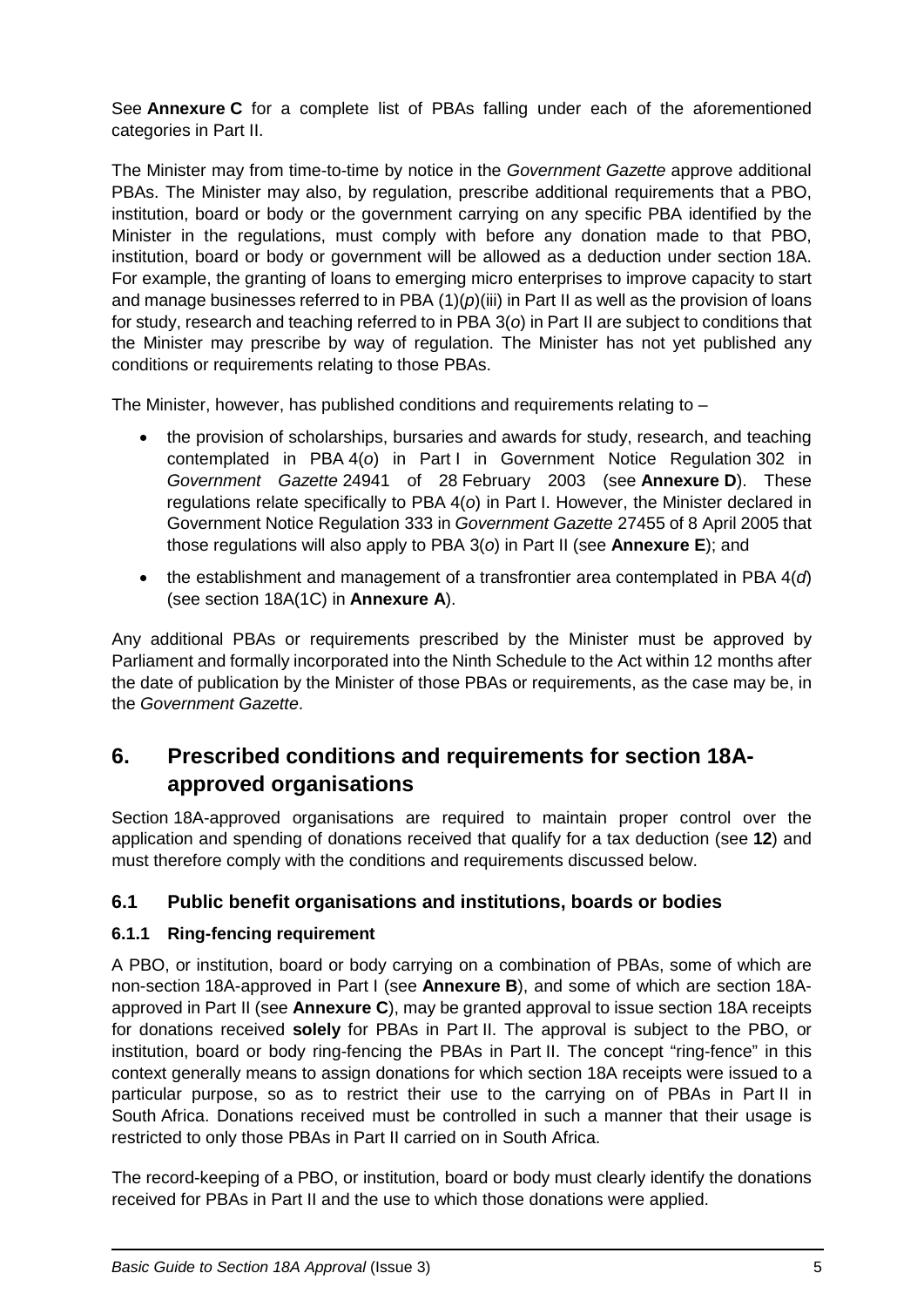#### <span id="page-10-0"></span>**6.2 Conduit public benefit organisations**

A conduit PBO is approved under a separate provision in section 18A. The approval of a conduit PBO is specifically limited to the provision of funds or assets and does not include the provision of services or other resources contemplated in PBA 10 in Part I (see **[Annexure](#page-27-0) B**).

Any PBO or institution, board or body carrying on PBAs in Part II that benefits from the provision of funds or assets by a conduit PBO is required to use those funds or assets in carrying on any PBA in Part II in South Africa.

#### <span id="page-10-1"></span>**6.2.1 Distribution requirement**

A conduit PBO must distribute or undertake to distribute at least 50% of all funds received by donation for which section 18A receipts were issued within 12 months after the end of the year of assessment in which the donation was received.

The distribution requirement applies only to a conduit PBO and only to donations for which the conduit PBO issued section 18A receipts.

The obligation to distribute at least 50% of the funds may be deferred, reduced or waived subject to conditions determined by the Commissioner taking into account the public interest and purpose for which the conduit PBO wished to accumulate the funds. The exercise of this discretion by the Commissioner is considered only in instances when a conduit PBO is accumulating funds for a specific capital project, that must be a section 18A-approved PBA. A conduit PBO wishing to accumulate funds to fund specific capital projects may request the Commissioner to defer, reduce or waive the distribution requirement. A request to have this distribution requirement relaxed may be submitted to the TEU together with –

- full details of the capital project or purpose the funds are to be accumulated;
- the projected timeframe;
- the estimated costs involved; and
- motivated reasons why the relaxation of the distribution requirement is in the interest of the general public.

Any amount not distributed in accordance with the distribution requirement must be invested. A conduit PBO is permitted to invest any undistributed amount as desired, provided the investment does not amount to an indirect distribution of profits or the award of an impermissible benefit. It is expected that fiduciaries responsible for the management or control of the income and assets of a conduit PBO will act with the necessary prudence, integrity and reasonable care.

A conduit PBO must distribute or undertake to distribute all amounts received from investment assets held by it, other than amounts received on the disposal of those investment assets, to any other PBOs, or institutions boards or bodies carrying on PBAs in Part II in South Africa, no later than six months after every five years from –

- the date the Commissioner issued the conduit PBO with a reference number for purposes of section 18A, if that conduit PBO was incorporated, formed or established on or after 1 March 2015; or
- 1 March 2015, if that conduit PBO was incorporated, formed or established and issued with a reference number by the Commissioner for purposes of section 18A before 1 March 2015.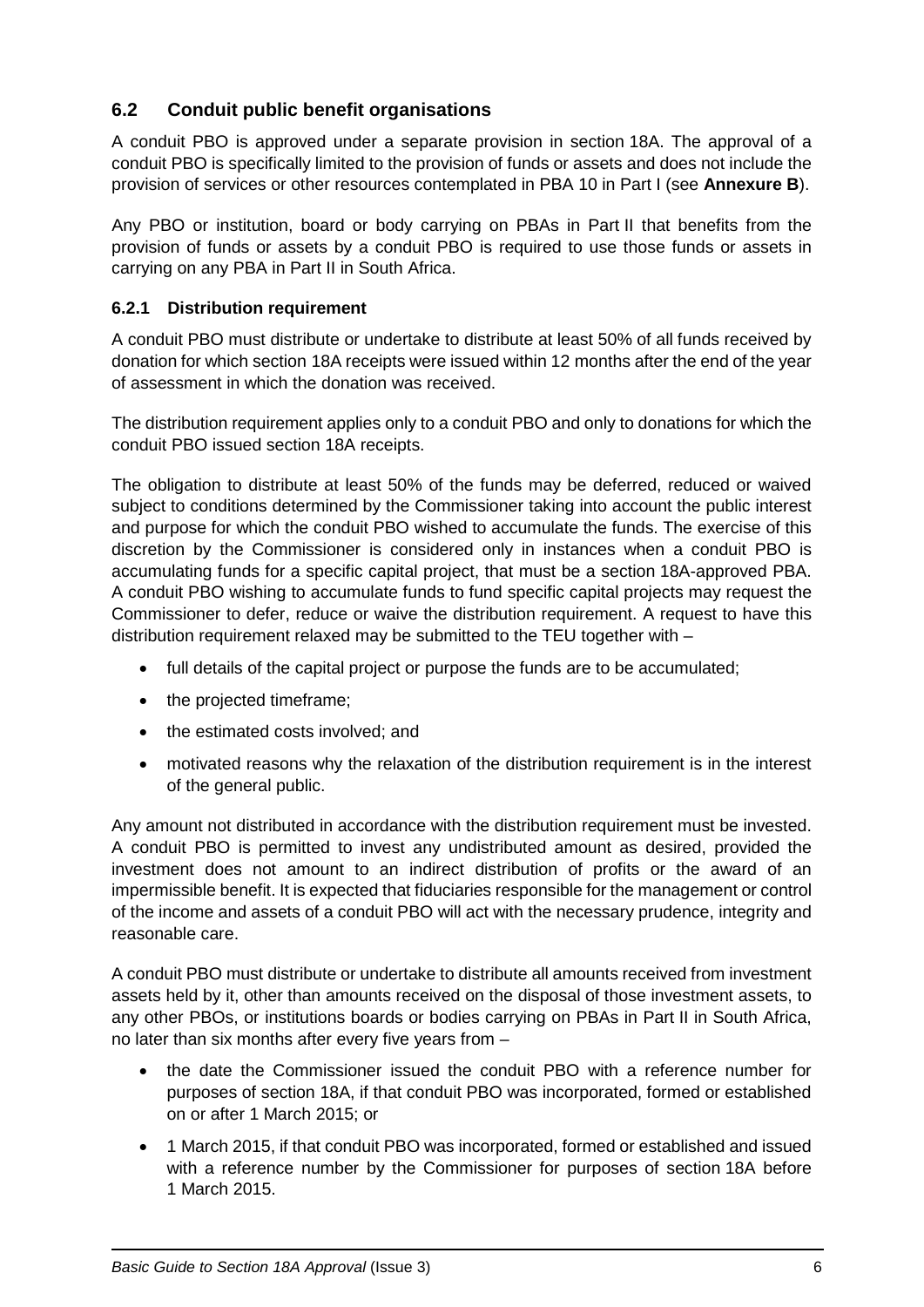#### <span id="page-11-0"></span>**6.2.2 Ring-fencing requirement**

A conduit PBO providing funds or assets to other PBOs, or institutions, boards or bodies carrying on a combination of PBAs in Part I and Part II, must also comply with the ring-fencing requirement as discussed in **[6.1.1](#page-9-2)**.

#### <span id="page-11-1"></span>**6.3 The government**

Any department of government approved by the Commissioner for purposes of section 18A may issue a section 18A receipt for any donation only to the extent that it will be used solely in carrying on any PBAs in Part II.

#### <span id="page-11-2"></span>**6.4 Any agency, programme, fund, High Commissioner, office, entity or organisation**

An agency, programme, fund, High Commissioner, office, entity or organisation must –

- carry on any PBA in Part II in South Africa;
- submit to the Commissioner a written undertaking that it will comply with the provisions of section 18A; and
- submit confirmation that it will waive diplomatic immunity if found to have failed to comply with section 18A.

By waiving diplomatic immunity, an agency, programme, fund, High Commissioner, office, entity or organisation will be liable to non-compliance penalties if found to have contravened section 18A (see **[8.1](#page-13-1)**).

#### <span id="page-11-3"></span>**6.5 Co-ordinating body of a group of institutions, boards, or bodies**

The co-ordinating body of a group of institutions, boards or bodies approved for purposes of section 18A must share a common purpose, carry on the same PBA in Part II in South Africa, and prepare consolidated annual financial statements. The co-ordinating body must take responsibility to ensure that all the institutions, boards or bodies within the group comply with section 18A.

The co-ordinating body must submit a list of the names and addresses of all the institutions, boards or bodies within the group when submitting its application for approval (see **[3](#page-7-0)**) to the Commissioner.

### <span id="page-11-4"></span>**7. Audit certificate**

Depending on the PBAs carried on, a section 18A-approved organisation except an agency, programme, fund, High Commissioner, office, entity or organisation has an obligation to obtain, retain or submit an audit certificate to the Commissioner. The audit certificate must be retained for record-keeping purposes.

An agency, programme, fund, High Commissioner, office, entity or organisation does not have an obligation to obtain and retain an audit certificate, since its activities are restricted to PBAs in Part II carried on in South Africa.

For guidance on the audit certificate, see Interpretation Note 112 "Section 18A: Audit Certificate".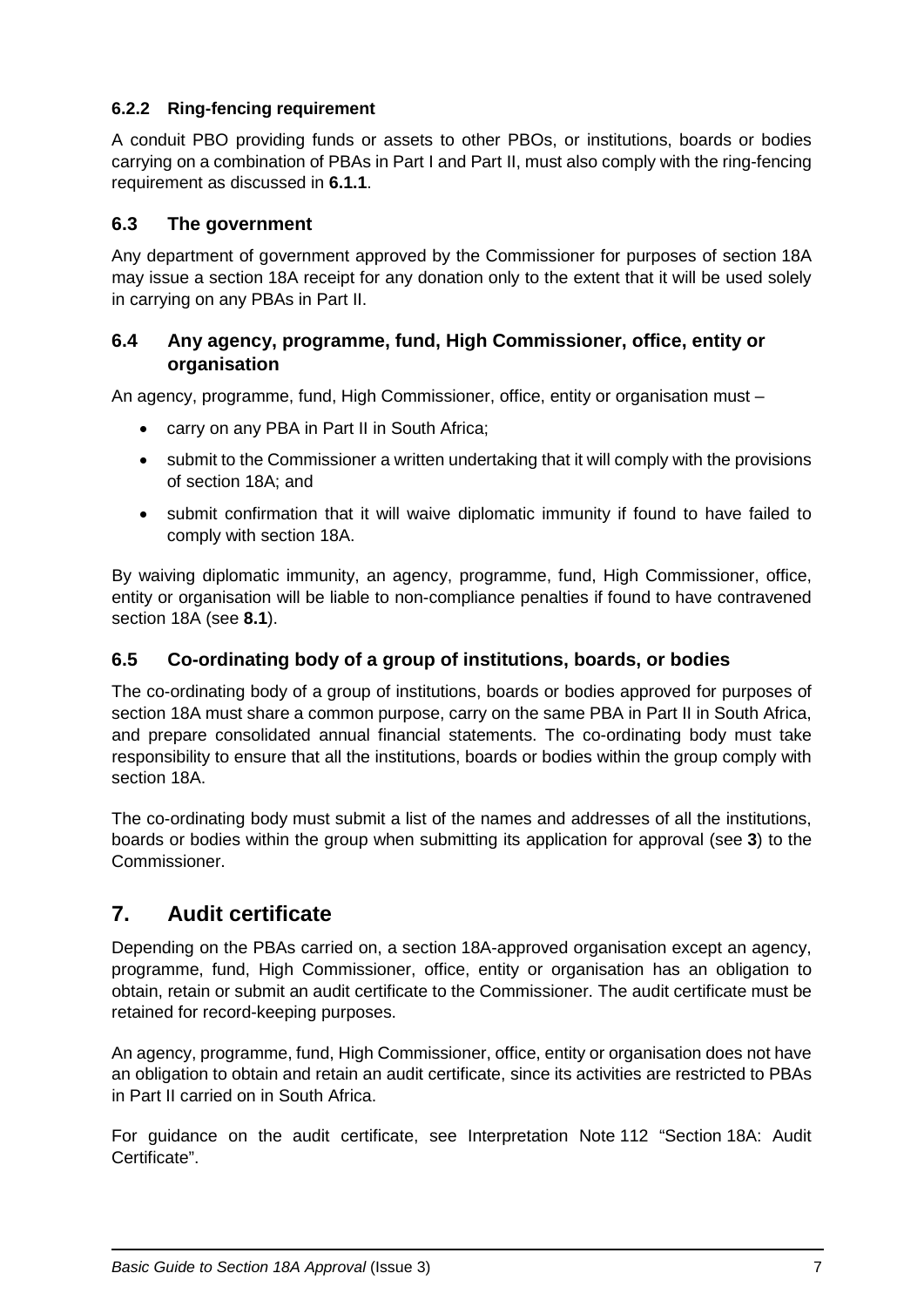### <span id="page-12-0"></span>**7.1 PBOs, institutions, boards or bodies**

PBOs, institutions, boards or bodies carrying on a combination of PBAs listed in Part I and Part II in South Africa are required to obtain an audit certificate to confirm that all donations received or accrued during the year for which the PBO, institution, board or body issued section 18A receipts were used solely in carrying on PBAs in Part II in South Africa.

PBOs, institutions, boards or bodies carrying on only PBAs in Part II in South Africa are not required to obtain and retain an audit certificate.

### <span id="page-12-1"></span>**7.2 Conduit public benefit organisations**

Any conduit PBO funding PBOs, institutions, boards or bodies carrying on only PBAs in Part II in South Africa are not required to obtain and retain an audit certificate.

However, a conduit PBO providing funds to PBOs, institutions, boards or bodies carrying on PBAs in Part II as well as to PBOs, institutions, boards or bodies not approved for purposes of section 18A [carrying on only PBAs in Part I, or other non-approved organisations (see **[4](#page-8-0)**)] must obtain an audit certificate to confirm that all donations received or accrued in the year of assessment for which section 18A receipts were issued were used solely to provide funds to PBOs, institutions, boards or bodies using those funds solely in carrying on PBAs in Part II in South Africa.

A conduit PBO may retain a certain percentage of the donations received or accrued for which section 18A receipts were issued instead of distributing them as discussed in **[6.2.1](#page-10-1)**. The audit certificate must also confirm that all donations received or accrued during the year of assessment for which section 18A receipts were issued were distributed as required. This confirmation means that despite the retention of any donations by the conduit PBO, it still meets the distribution requirement within the required period.

#### <span id="page-12-2"></span>**7.3 Government**

A department of government in the national and provincial sphere must obtain an audit certificate from the accounting authority contemplated in the Public Finance Management Act 1 of 1999 (PFMA) for that department. The PFMA requires every public entity to have an accounting authority that must be accountable under that Act. The accounting authority for a public entity may include, depending on the facts, the board or controlling body of the entity, the chief executive officer of the department or the person in control of the department, or any other person designated for this purpose by specific legislation.

A department of government in the local sphere must obtain an audit certificate from the accounting officer contemplated in the Local Government: Municipal Finance Management Act 56 of 2003 for that department. The Local Government: Municipal Finance Management Act requires a municipality to have an accounting officer who must be accountable under that Act. The accounting officer for a municipality is the municipal manager of a municipality.

The audit certificate obtained from the relevant accounting authority or officer must confirm that all donations received or accrued to the department of government in the financial year for which section 18A receipts were issued were used solely in carrying on PBAs in Part II.

The accounting authority or officer that is required to issue an audit certificate for any department issuing section 18A receipts must submit the audit certificate annually to the Commissioner. The financial year of a department in the national or provincial sphere will generally end on 31 March, while the financial year of a department in the local sphere ends on 30 June.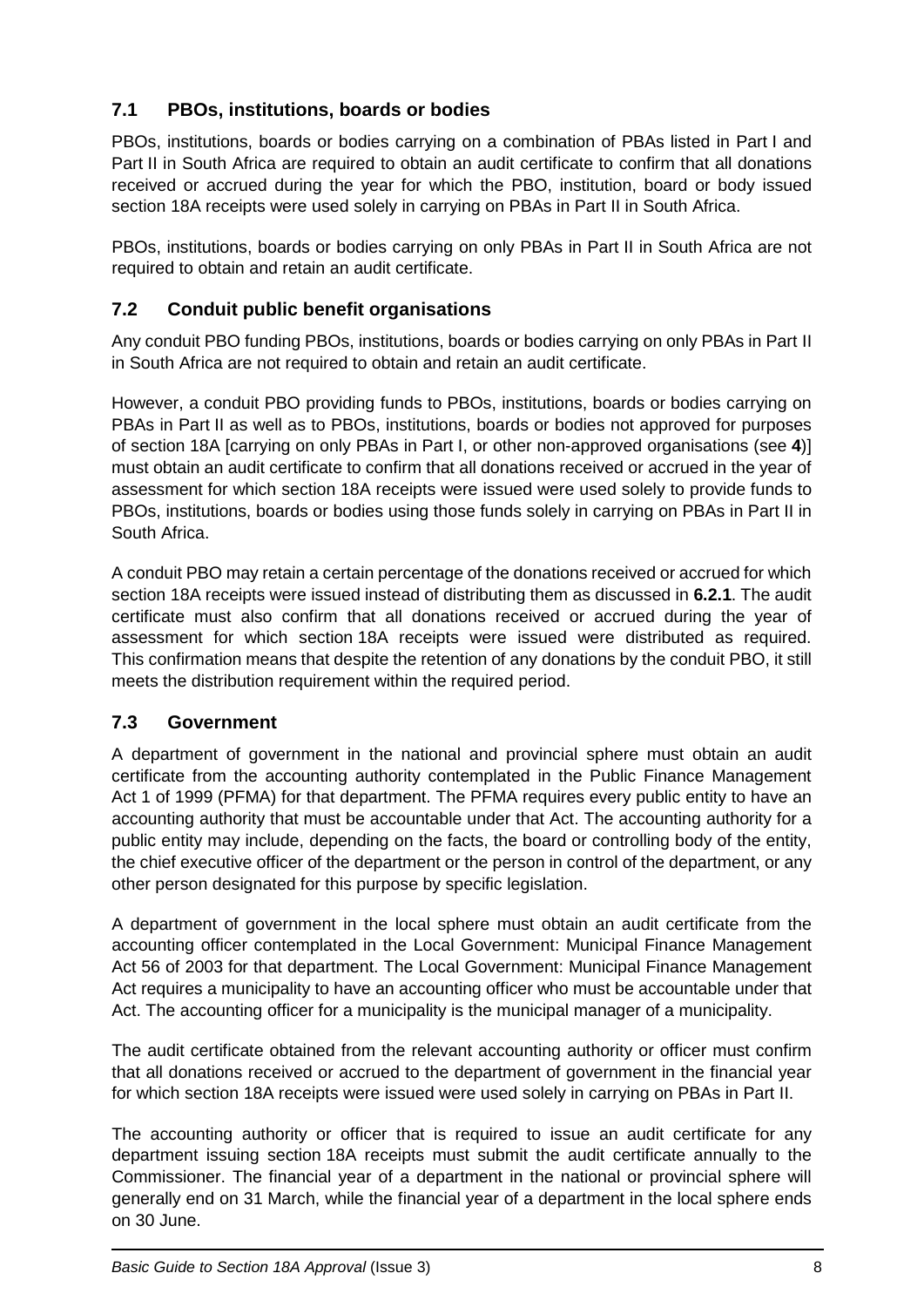### <span id="page-13-0"></span>**8. Non-compliance by section 18A-approved organisations**

#### <span id="page-13-1"></span>**8.1 Public benefit organisation, institution, board or body, conduit public benefit organisation, agency, programme, fund, High Commissioner, office, entity or organisation**

The Commissioner may withdraw the approval granted under section 18A(1) if there are reasonable grounds for believing that the person who is in a fiduciary capacity responsible for the management or control of the income or assets of a PBO, institution, board or body, conduit PBO, agency, programme, fund, High Commissioner, office, entity or organisation has –

- materially failed to ensure that the objects for which that section 18A-approved organisation was established have been carried out;
- expended the monies of that section 18A-approved organisation for purposes not covered by its objects;
- issued or allowed a section 18A receipt to be issued for fees or other emoluments payable to that section 18A-approved organisation;
- issued or allowed a section 18A receipt to be issued in contravention of section 18A; or
- used a donation for which a receipt was issued for any purpose other than for any PBAs in Part II in South Africa.

In any of the above instances the Commissioner may, by written notice addressed to the person who is in a fiduciary capacity responsible for the management or control of the income or assets, direct that –

- the amount of the donations for which section 18A receipts were issued will be deemed to be taxable income of that PBO, institution, board or body, conduit PBO, agency, programme, fund, High Commissioner, office, entity or organisation; and
- unless corrective steps are taken by that PBO, institution, board or body, conduit PBO, agency, programme, fund, High Commissioner, office, entity or organisation within a period specified in the notice, any receipt issued by that section 18A-approved organisation will not qualify as a valid section 18A receipt from the date specified in the notice. Those donations will therefore not qualify for a deduction in the determination of taxable income of the donor.

The amounts received by a conduit PBO from investment assets held by it that are not distributed as required within six months after the five-year period referred to in **[6.2.1](#page-10-1)** will be deemed to be taxable income of that conduit PBO in the year of assessment in which the six months fall.

Institutions, boards or bodies required to have an accounting officers or accounting authorities to be accountable for those institutions, boards or bodies under the PFMA or the Local Government: Municipal Finance Management Act 56 of 2003, are not subject to these noncompliance penalties, but will be treated in the manner described in **[8.2](#page-14-0)**.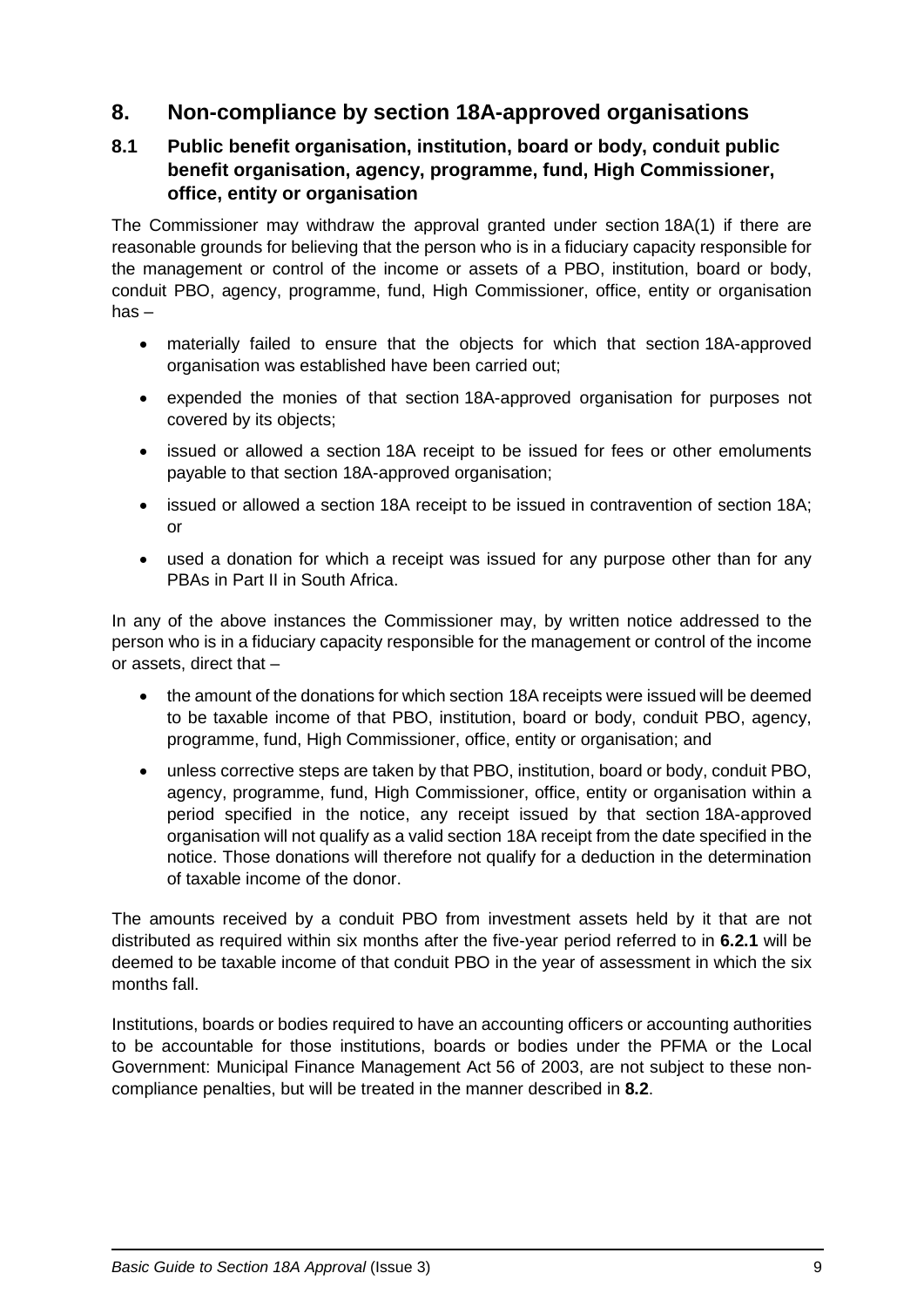### <span id="page-14-0"></span>**8.2 Government**

SARS must notify National Treasury and the Provincial Treasury (if applicable) when an accounting officer or accounting authority of any department of government or institution, board or body (if applicable) has –

- issued or allowed a receipt to be issued in contravention of section 18A; or
- used a donation for which a section 18A receipt was issued for any purpose other than for any PBA in Part II in South Africa.

The Commissioner may also inform the accounting officer or accounting authority by written notice that, unless corrective steps are taken within the period specified in the notice, receipts issued by that department of government or institution, board or body (if applicable) will, from a date specified in the notice, not qualify as a valid section 18A receipt. Those donations will therefore not qualify for a deduction in the determination of the taxable income of the donor.

#### <span id="page-14-1"></span>**8.3 Co-ordinating body of a group of institutions, boards or bodies**

Non-compliance by the co-ordinating body in taking the steps set out in **[6.5](#page-11-3)** or failing to notify the Commissioner when it becomes aware of any material failure to comply with section 18A may, after due notice, result in the withdrawal of the approval to issue section 18A receipts of the group of institutions, boards or bodies.

The notice issued by the Commissioner will inform the co-ordinating body that if corrective steps are not taken within the period specified in the notice, any receipt issued by an institution, board or body within the group on or after the date specified in the notice will not qualify for a tax deduction in the hands of the donor.

### <span id="page-14-2"></span>**9. Non-compliance by responsible person**

#### <span id="page-14-3"></span>**9.1 Public benefit organisations, institutions, boards, bodies or conduit public benefit organisations**

A person responsible for the management or control of the income and assets of a PBO, conduit PBO, institution, board or body, who intentionally fails to comply with any provision of section 18A or a provision of the constitution, will or other written instrument under which such organisation is established, to the extent that it relates to section 18A, will be guilty of an offence and on conviction liable to a fine or to imprisonment for a period not exceeding two years.

#### <span id="page-14-4"></span>**9.2 Government**

An accounting officer or an accounting authority who intentionally fails to comply with any provision of section 18A will be guilty of an offence and on conviction liable to a fine or to imprisonment for a period not exceeding two years.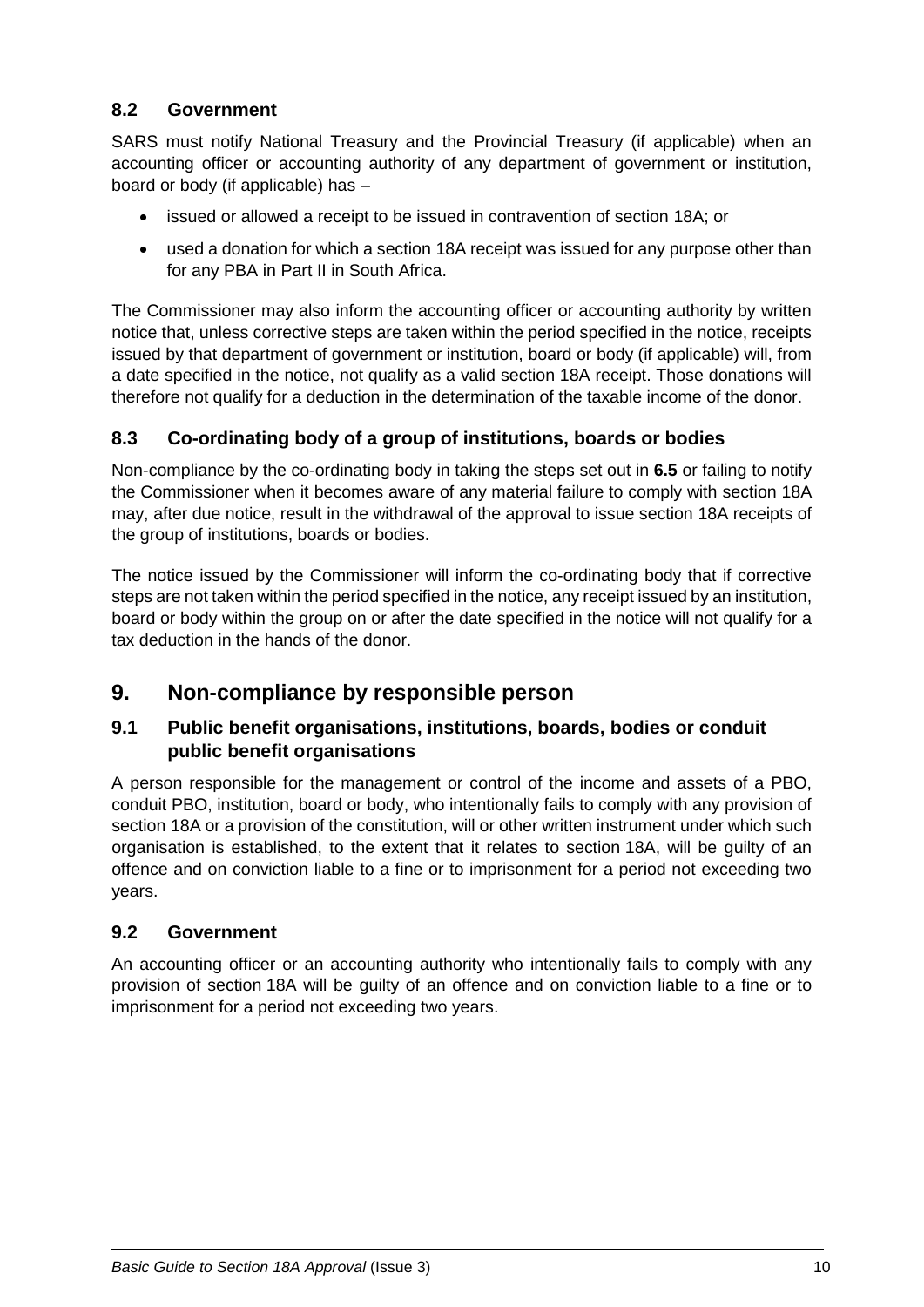### <span id="page-15-0"></span>**10. Donations**

A donation is a voluntary gift freely given by the donor out of liberality or generosity to a donee. Through the giving of a donation, the donor (the person giving the donation) is impoverished and the donee (the person receiving the donation) enriched. There must be no conditions or obligations attached to a donation and no personal benefit for the donor. If a donee gives any consideration in exchange, it is not a donation.

#### <span id="page-15-1"></span>**10.1 Types of donation**

A donation can be in the form of cash or of property in kind that was actually paid or transferred by the donor to the donee in a year of assessment.

#### <span id="page-15-2"></span>**10.1.1 Cash**

A donation may be made in cash (money), that may include payments by electronic fund transfer (EFT), credit or debit card, or postal order.

The following payments or transfers are non-exhaustive examples of payments or transfers that are not donations and do not qualify for a deduction under section 18A:

- Amounts paid to attend a fundraising event such as a dinner or charity golf day.
- Memorabilia and other assets donated to be auctioned to raise funds.
- Amounts paid for school fees, school entrance fees or compulsory school levies.
- Amounts paid for raffle or lottery tickets.
- Amounts paid for the successful bid for goods auctioned to raise funds.
- The value of free rent, water and electricity provided by a lessor to the lessee that is a section 18A-approved organisation.
- Payments of debt owed by a section 18A-approved organisation, for example, the cost of repairs to a section 18A-approved organisation's vehicle paid to the service station on behalf of that organisation and not paid directly to the section 18A-approved organisation.
- Prizes and sponsorships donated for a fundraising event such as a charity golf day.
- Tithes and offerings to churches or other faith-based organisations in support of their religious activities.
- Membership fees.
- Promissory notes.
- Pledges.
- Payments made in future instalments and post-dated cheques.
- Payments for the purchase of poker chips at a fundraising poker event or the payment for additional poker chips for an amount in excess of the value of the prizes won at each poker table.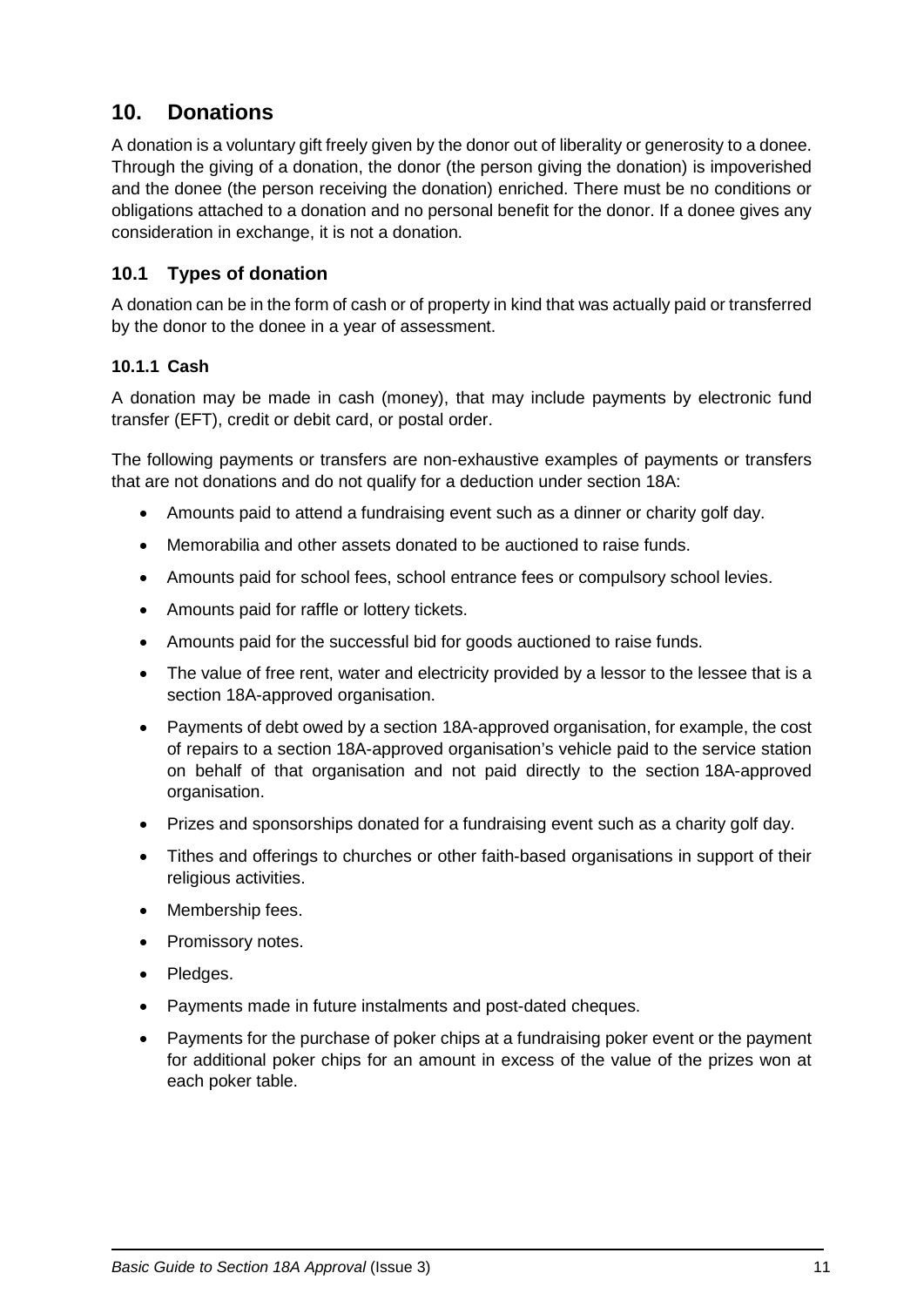#### <span id="page-16-0"></span>**10.1.2 Property in kind**

A donation of property in kind is made in a form other than cash. Donations of property made in kind may include the following:

- A financial instrument provided it is
	- $\triangleright$  a share in a listed company; or
	- $\triangleright$  issued by an "eligible financial institution" as defined in section 1 of the Financial Sector Regulation Act 9 of 2017 (this includes, for example, a financial institution licensed or required to be licensed as a bank under the Banks Act 94 of 1990, a financial institution registered as a long-term insurer under the Long-term Insurance Act 52 of 1998 or a short-term insurer under the Short-term Insurance Act 53 of 1998 or licensed or required to be licensed under the Insurance Act 18 of 2017 and market infrastructure).
- Trading stock forming part of the business or trade conducted by the taxpayer. Such trading stock may include livestock or produce donated by a farmer, goods such as computers, foodstuffs, furniture, medical supplies and motor vehicles.
- An asset used by the taxpayer in conducting the taxpayer's trade but that is not trading stock. Examples of such assets include cash registers, computers, crockery, delivery vehicles, furniture, garden equipment, kitchen utensils and office equipment.
- An asset that is not trading stock and is not used in the business of the taxpayer. For example, such assets may include personal assets or assets bought by the taxpayer such as computers, furniture, sport equipment and vehicles.
- Property purchased, manufactured, erected, installed or constructed by or on behalf of the taxpayer. Examples of such property include carpets or cupboards installed, security fencing and buildings such as classrooms erected by or on behalf of the taxpayer for purposes of conducting any PBA in Part II.

A donation of property in kind must be used by the section 18A-approved organisation in carrying on any PBA in Part II in South Africa.

The Act specifies how the values to be placed on donations of property in kind must be determined. A specific formula must be used to determine the amount of any deduction claimed by any taxpayer under section 18A for any donation of immovable property of a capital nature when the lower of market value or municipal value exceeds cost. See the *Tax Exemption Guide for Public Benefit Organisations in South Africa* for more detail.

No deduction will be allowed for any donation of any property in kind that –

- constitutes or is subject to any fiduciary right, usufruct or other similar right; or
- constitutes an intangible asset or financial instrument, unless the financial instrument meets the requirements described above.

The donation of a service such as time, skill or effort to a section 18A-approved organisation will not qualify as a deduction for purposes of section 18A, since a service is not a donation of property made in kind. For example, a professional person such as an auditor, accountant, artist (including a singer, musician or entertainer), electrician, lawyer, medical doctor or plumber who renders a service free of charge to a section 18A-approved organisation will not be entitled to a tax deduction for the value of the service.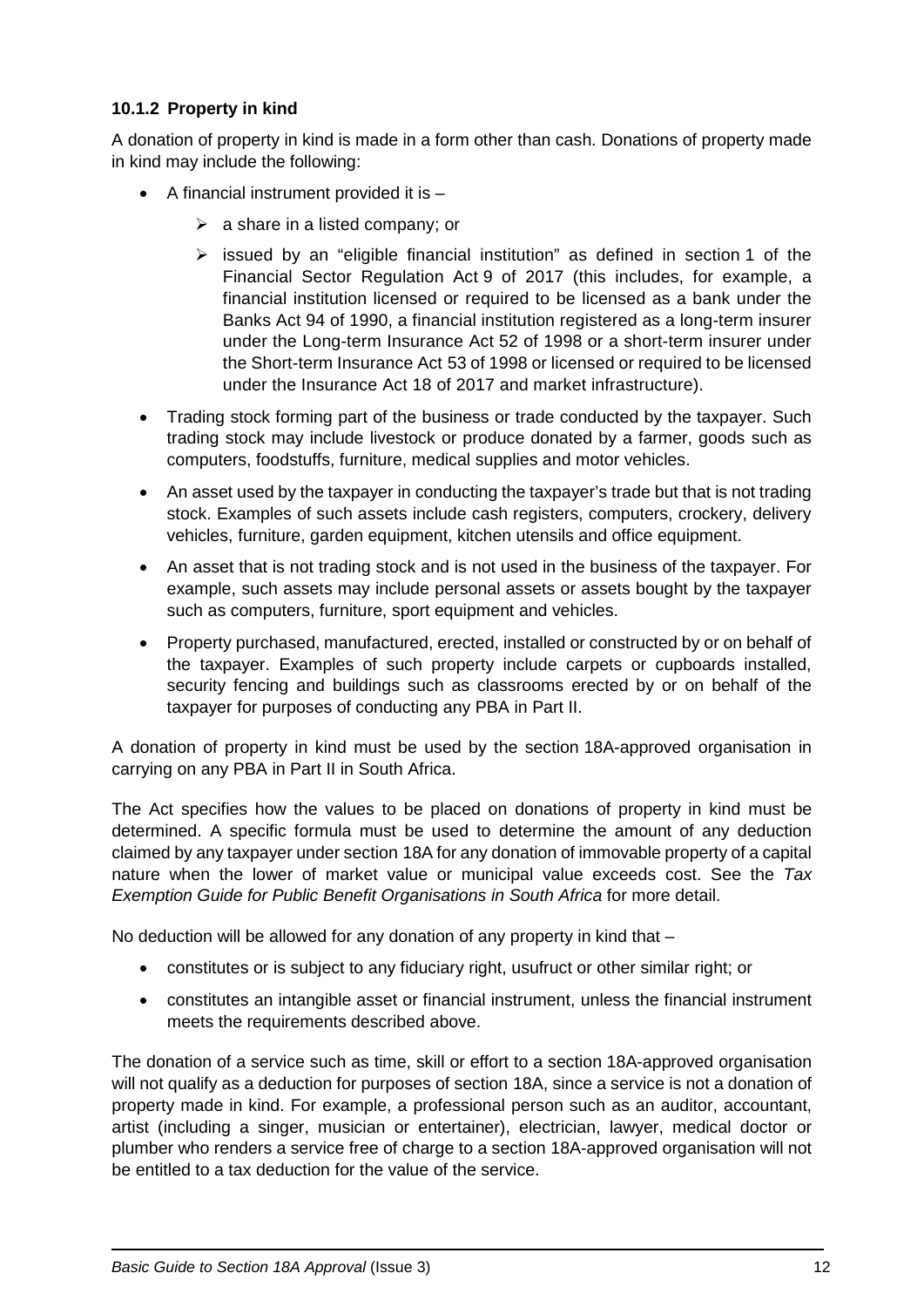## <span id="page-17-0"></span>**11. Section 18A receipts**

A section 18A receipt may be issued only for an eligible donation (see **[10](#page-15-0)**) that is solely and exclusively used for PBAs in Part II (see **[5](#page-8-3)**) in South Africa.

A section 18A receipt will be valid if it contains the following detail:

- The reference number issued to the section 18A-approved organisation by the Commissioner for purposes of section 18A.
- The date the donation is received.
- The name and address of the section 18A-approved organisation issuing the section 18A receipt to which enquiries may be directed.
- The name and address of the donor.
- The amount of the donation if in cash.
- The nature of the donation and the value of the donation (see **[10.1.2](#page-16-0)** and the example of a section 18A receipt in [Annexure](#page-38-0) F) if not in cash.
- A certification to the effect that the receipt is issued for purposes of section 18A and that the donation has been or will be used exclusively for the objects of the PBO, conduit PBO, institution, board or body, agency, programme, fund, High Commissioner, office, entity or organisation concerned or, in the case of a department in carrying on the relevant PBA in Part II.

SARS does not make section 18A receipts available to section 18A-approved organisations. Section 18A-approved organisations must create their own receipts ensuring that all the above details appear on the receipt. See **[Annexure](#page-38-0) F** for an example of a section 18A receipt.

### <span id="page-17-1"></span>**12. Allowable deduction in determining the taxable income of a taxpayer**

A taxpayer, that may include an individual, trust or company, making a donation in cash (see **[10.1.1](#page-15-2)**) or of property in kind (see **[10.1.2](#page-16-0)**) is entitled to a deduction in determining that taxpayer's taxable income provided the donation is actually paid or transferred during the year of assessment to the section 18A-approved organisation. A taxpayer may make a donation directly to a section 18A-approved organisation or through a payroll-giving programme operated by an employer.

A section 18A receipt (see **[11](#page-17-0)**) must be issued by a section 18A-approved organisation in the year of assessment in which the donation is received. The taxpayer in the income tax return claims the deduction of donations made directly to a section 18A-approved organisation for which it has issued a section 18A receipt. Taxpayers receiving section 18A receipts issued by an organisation not formally approved by the Commissioner for purposes of section 18A will not be entitled to a deduction in determining taxable income for any donations made to that organisation.

The allowable deduction for a taxpayer that is a portfolio of a collective investment scheme is determined in accordance with a specific formula. See the *Tax Exemption Guide for Public Benefit Organisations in South Africa* for more detail.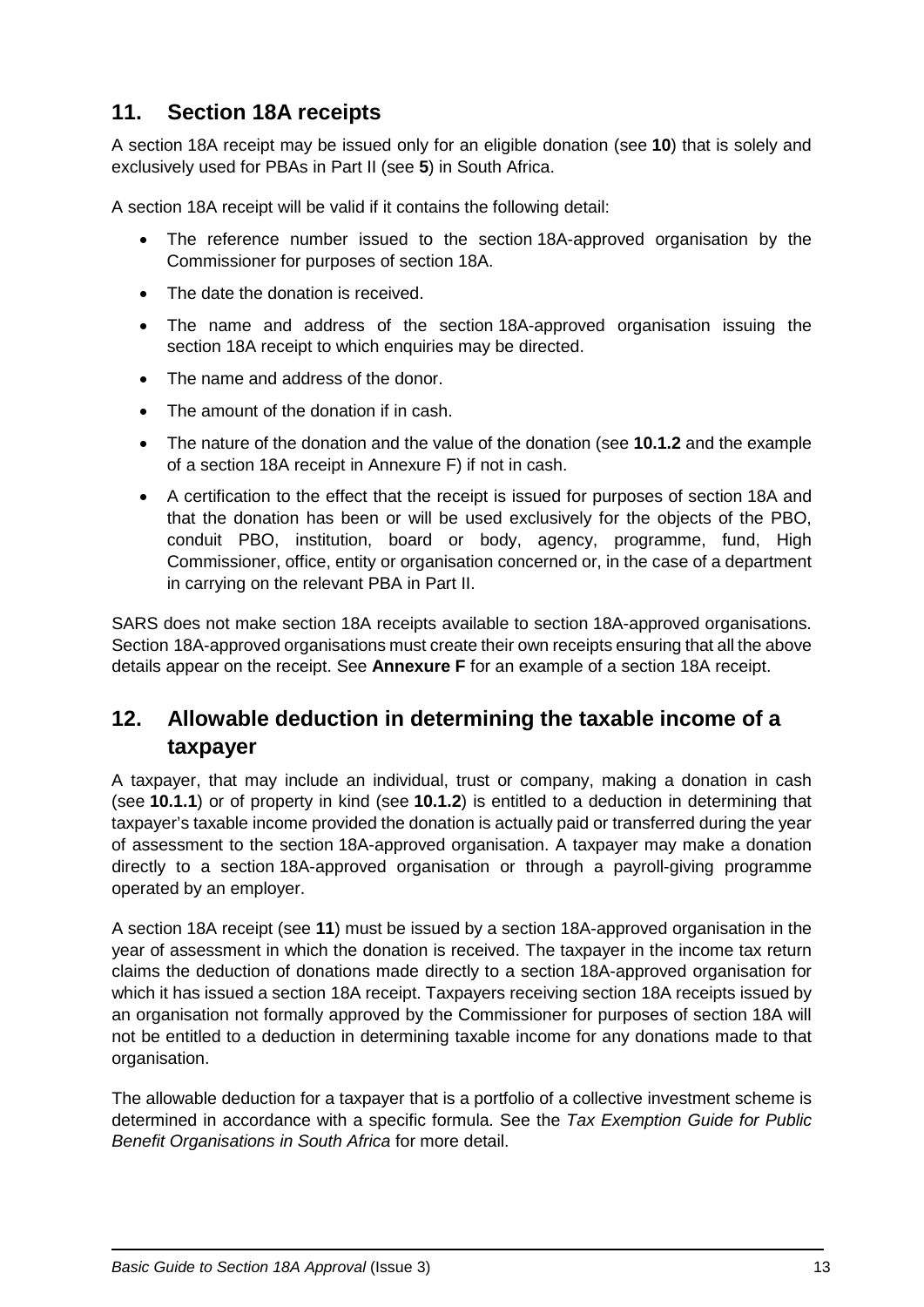For all other taxpayers the allowable deduction may not exceed 10% of the taxable income (excluding any retirement fund lump sum benefit, retirement fund lump sum withdrawal benefit and severance benefit) of the taxpayer as calculated before allowing any deduction for donations under section 18A or a deduction for foreign taxes under section 6*quat*(1C).

Any excess amount of a donation made that is disallowed solely for the reason that it exceeds the amount of the deduction allowable for a year of assessment may be carried forward for purposes of section 18A. The excess amount carried forward will be deemed a donation actually paid or transferred in the next succeeding year of assessment subject to the 10% limitation. If any excess remains, it can be further rolled over but always subject to the 10% limitation.

A payroll-giving programme operated by an employer enables employees to donate from their salaries on a monthly basis to a section 18A-approved organisation.

A section 18A-approved organisation must issue a section 18A receipt (see **[11](#page-17-0)**) to the employer for the total amount of donations paid by the employer on behalf of the employees. Section 18A receipts may be issued to the employer on a monthly basis or for a period that either coincides with the interim (1 March to 31 August) or annual (1 March to 28 / 29 February) period the employer is required to submit a reconciliation declaration to SARS for employees' tax purposes.

Employers that administer donations made by employees through payroll-giving, must consider these donations when determining the monthly employees' tax to be deducted from the employees' remuneration. The deduction is limited for employees' tax purposes to 5% of remuneration after deducting certain amounts as specified in the Fourth Schedule to the Act. Donations may be taken into account only if the employer received section 18A receipts issued by section 18A-approved organisations for donations made on behalf of employees. The employer is not entitled to consider any donation made directly by an employee to a section 18A-approved organisation. Although the section 18A receipt is issued to the employer by the section 18A-approved organisation, the employer does not qualify for a deduction under section 18A. The employer must retain the section 18A receipts for recordkeeping purposes.

## <span id="page-18-0"></span>**13. Administrative provisions**

The Tax Administration Act 28 of 2011 (TA Act) deals with tax administration and seeks, amongst other things, to simplify administrative provisions by incorporating into one piece of legislation administrative provisions that are generic to all tax Acts, remove duplicated or redundant administrative provisions in the different tax Acts and as far as possible harmonise administrative provisions.

Some administrative provisions that apply only to, and are unique to, the administration of a specific tax type remain in the Act that imposes that tax. If the TA Act is silent on the administration of a tax Act and it is specifically provided for in any other tax Act, the provisions of that Act apply. If there is any inconsistency between the TA Act and any other tax Act, the other Act prevails. For comprehensive information relating to taxpayers' obligations and entitlements under the TA Act, see *SARS Short Guide to the Tax Administration Act, 2011 (Act No. 28 of 2011)*.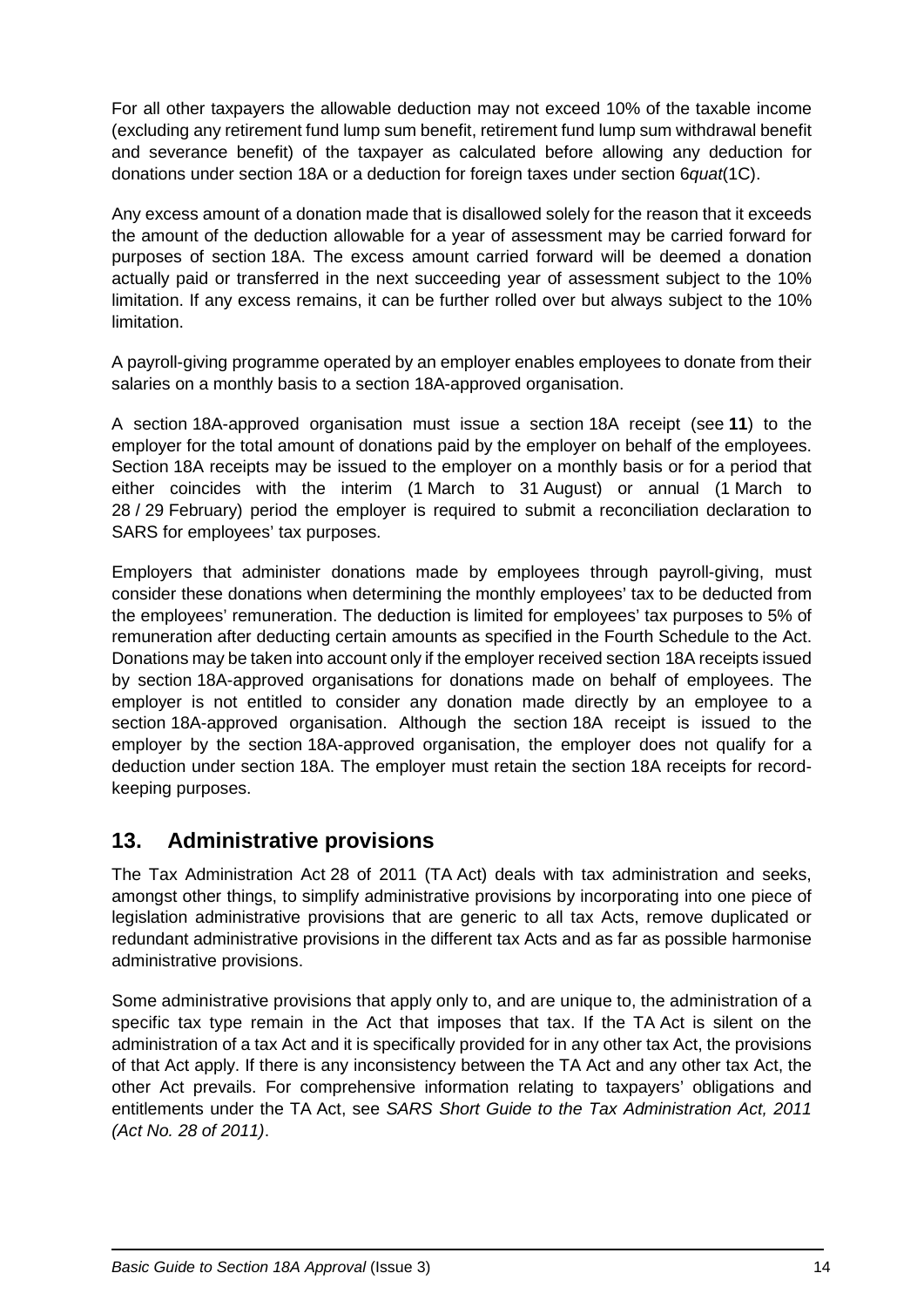General administrative provisions contained in the TA Act relating to, for example, recordkeeping, returns, assessments, dispute resolution, interest, refunds and anti-avoidance will therefore also apply to section 18A-approved organisations. The administrative provisions are discussed in detail in the *Tax Exemption Guide for Public Benefit Organisations in South Africa* and are, therefore, not repeated in this basic guide.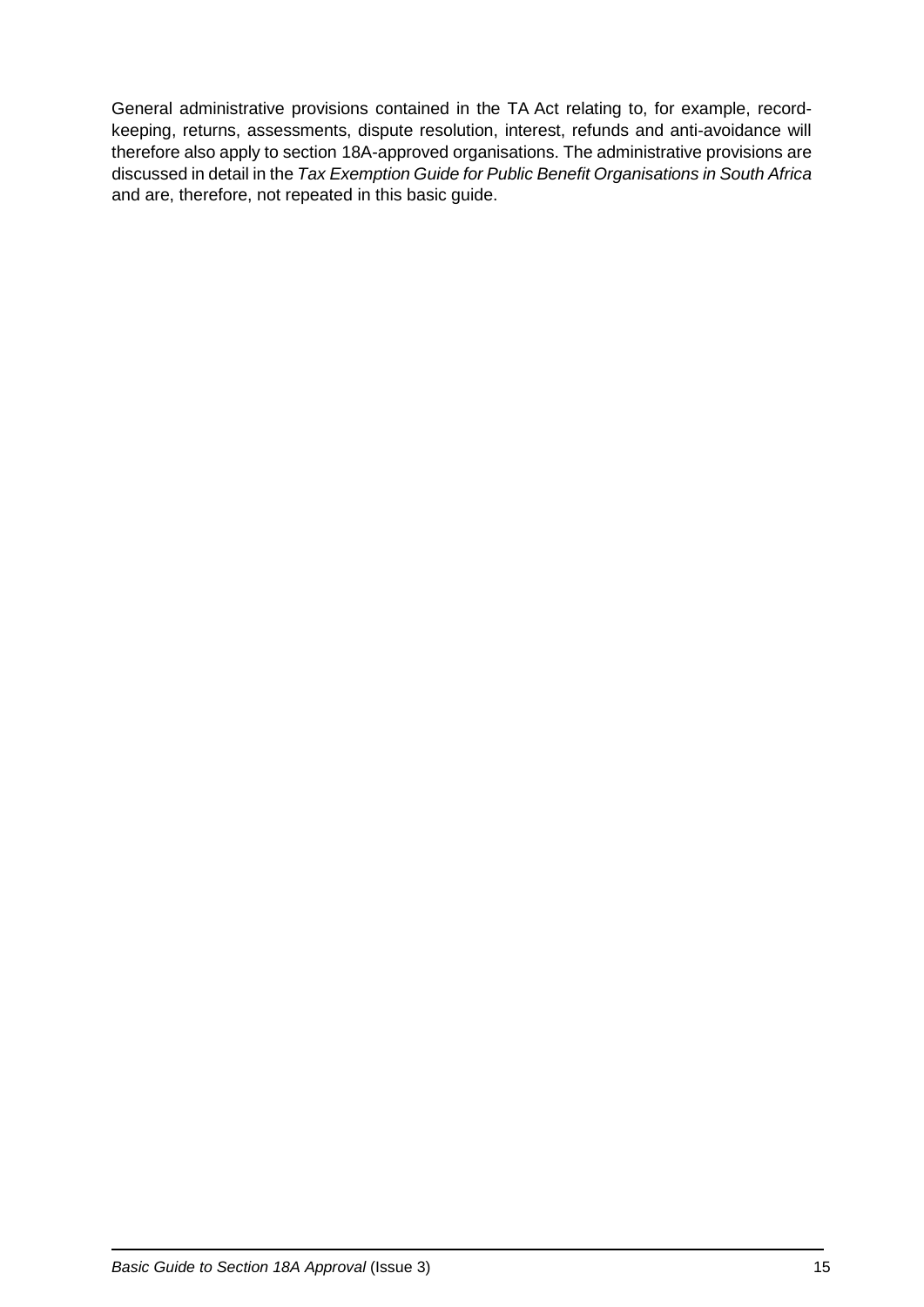#### <span id="page-20-0"></span>**Annexure A – Section 18A**

**18A. Deduction of donations to certain organisations.**—(1) Notwithstanding the provisions of section 23, there shall be allowed to be deducted in the determination of the taxable income of any taxpayer so much of the sum of any *bona fide* donations by that taxpayer in cash or of property made in kind, which was actually paid or transferred during the year of assessment to—

- (*a*) any—
	- (i) public benefit organisation contemplated in paragraph (*a*)(i) of the definition of "public benefit organisation" in section 30(1) approved by the Commissioner under section 30; or
	- (ii) institution, board or body contemplated in section 10(1)(*c*A)(i),

which—

- (*aa*) carries on in the Republic any public benefit activity contemplated in Part II of the Ninth Schedule, or any other activity determined from time to time by the Minister by notice in the *Gazette* for the purposes of this section;
- (*bb*) complies with the requirements contemplated in subsection (1C), if applicable, and any additional requirements prescribed by the Minister in terms of subsection (1A); and
- (*cc*) has been approved by the Commissioner for the purposes of this section;
- (*b*) any public benefit organisation contemplated in paragraph (*a*)(i) of the definition of "public benefit organisation" in section 30(1) approved by the Commissioner under section 30, which provides funds or assets to any public benefit organisation, institution, board or body contemplated in paragraph (*a*) and which has been approved by the Commissioner for the purposes of this section; or
- (*b*A) (i) any agency contemplated in the definition of "specialized agencies" in section 1 of the Convention on the Privileges and Immunities of the Specialized Agencies, 1947, set out in Schedule 4 to the Diplomatic Immunities and Privileges Act, 2001 (Act No 37 of 2001);
	- (ii) the United Nations Development Programme (UNDP);
	- (iii) the United Nations Children's Fund (UNICEF);
	- (iv) the United Nations High Commissioner for Refugees (UNHCR);
	- (v) the United Nations Population Fund (UNFPA);
	- (vi) the United Nations Office on Drugs and Crime (UNODC);
	- (vii) the United Nations Environmental Programme (UNEP);
	- (viii) the United Nations Entity for Gender, Equality and the Empowerment of Women (UN Women);
	- (ix) the International Organisation for Migration (IOM);
	- (x) the Joint United Nations Programme on HIV/AIDS (UNAIDS);
	- (xi) the Office of the High Commissioner for Human Rights (OHCHR); or
	- (xii) the United Nations Office for the Coordination of Humanitarian Affairs (OCHA),

if that agency, programme, fund, High Commissioner, office, entity or organisation—

- (*aa*) carries on in the Republic any public benefit activity contemplated in Part II of the Ninth Schedule, or any other activity determined from time to time by the Minister by notice in the *Gazette* for the purposes of this section;
- (*bb*) furnishes the Commissioner with a written undertaking that such agency will comply with the provisions of this section; and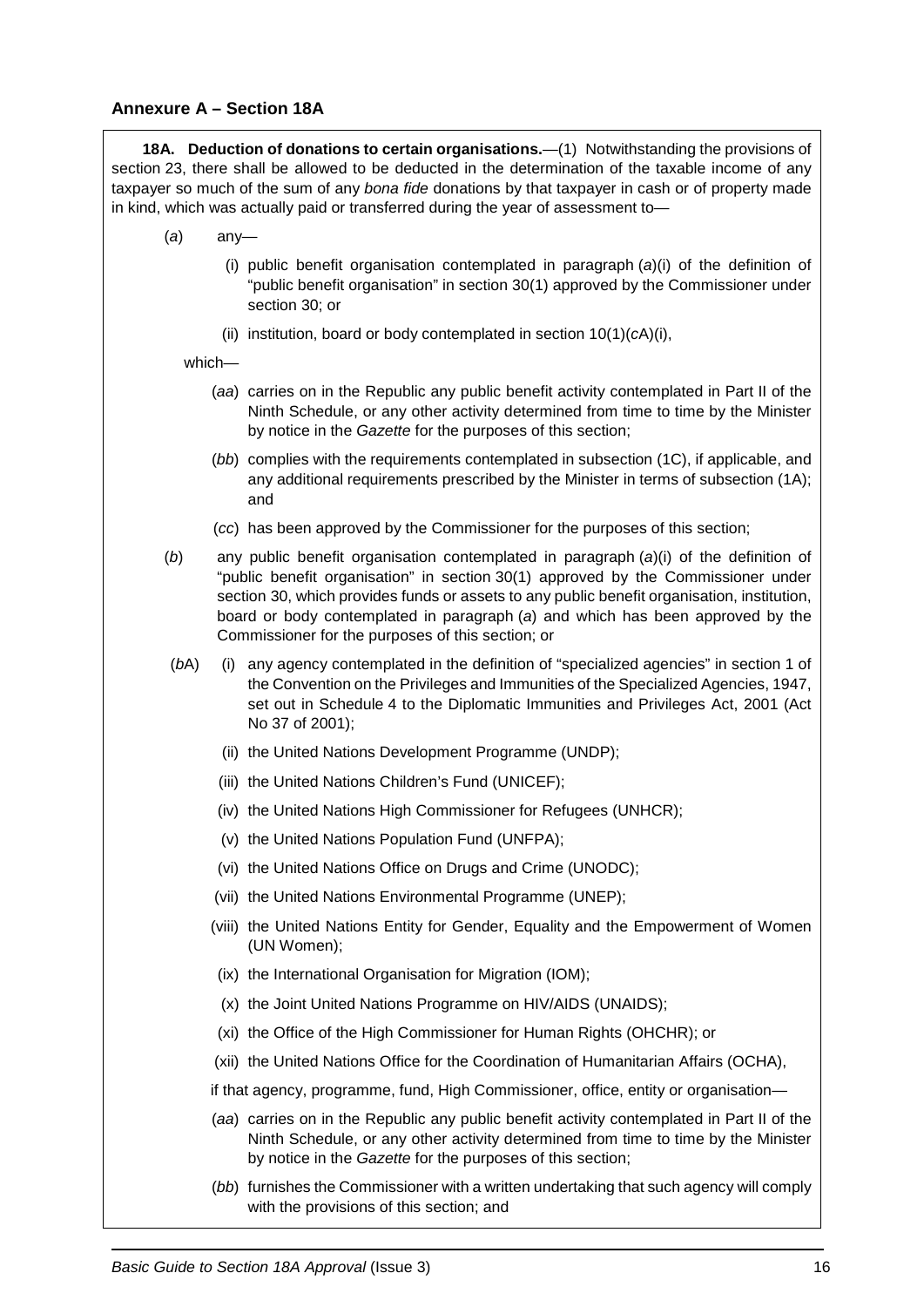(*cc*) waives diplomatic immunity for the purposes of subsection (5)(i); or

(*c*) any department of government of the Republic in the national, provincial or local sphere as contemplated in section 10(1)(*a*), which has been approved by the Commissioner for the purposes of this section, to be used for purpose of any activity contemplated in Part II of the Ninth Schedule,

as does not exceed—

(A) where the taxpayer is a portfolio of a collective investment scheme, an amount determined in accordance with the following formula:

$$
A = B \times 0,005
$$

in which formula:

- (AA) "A" represents the amount to be determined;
- (BB) "B" represents the average value of the aggregate of all of the participatory interests held by investors in the portfolio for the year of assessment, determined by using the aggregate value of all of the participatory interests in the portfolio at the end of each day during that year; or
- (B) in any other case, ten per cent of the taxable income (excluding any retirement fund lump sum benefit, retirement fund lump sum withdrawal benefit and severance benefit) of the taxpayer as calculated before allowing any deduction under this section or section 6*quat*(1C): Provided that any amount of a donation made as contemplated in this subsection and which has been disallowed solely by reason of the fact that it exceeds the amount of the deduction allowable in respect of the year of assessment shall be carried forward and shall, for the purposes of this section, be deemed to be a donation actually paid or transferred in the next succeeding year of assessment.

(1A) The Minister may, by regulation, prescribe additional requirements with which a public benefit organisation, institution, board or body or the department carrying on any specific public benefit activity identified by the Minister in the regulations, must comply before any donation made to that public benefit organisation, institution, board or body or the department shall be allowed as a deduction under subsection (1).

(1B) Any activity determined by the Minister in terms of subsection (1)(*a*) or any requirements prescribed by the Minister in terms of subsection (1A), must be tabled in Parliament within a period of 12 months after the date of publication by the Minister of that activity or those requirements, as the case may be, in the *Gazette*, for incorporation into this Act.

(1C) The constitution or founding document of a public benefit organisation carrying on the activity contemplated in paragraph 4(*d*) of Part II of the Ninth Schedule, must expressly provide that the organisation—

- (*a*) may not issue any receipt contemplated in subsection (2) in respect of any donation made by a person to that public benefit organisation, unless—
	- (i) that donation is made by that person on or after 1 August 2002; and
	- (ii) that person (in the case of a company, together with any other company in the same group of companies as that company) has during the relevant year of assessment of that person donated an amount of at least R1 million to that organisation;
- (*b*) must ensure that every donation contemplated in paragraph (*a*), in respect of which such a receipt has been issued, will be matched by a donation to that organisation of the same amount made by a person who is not a resident and which is made from funds generated and held outside the Republic; and
- (*c*) must utilise the amount of—
	- (i) all donations contemplated in paragraph (*a*), in respect of which such a receipt has been issued, and all income derived therefrom, in the Republic in carrying on that activity; and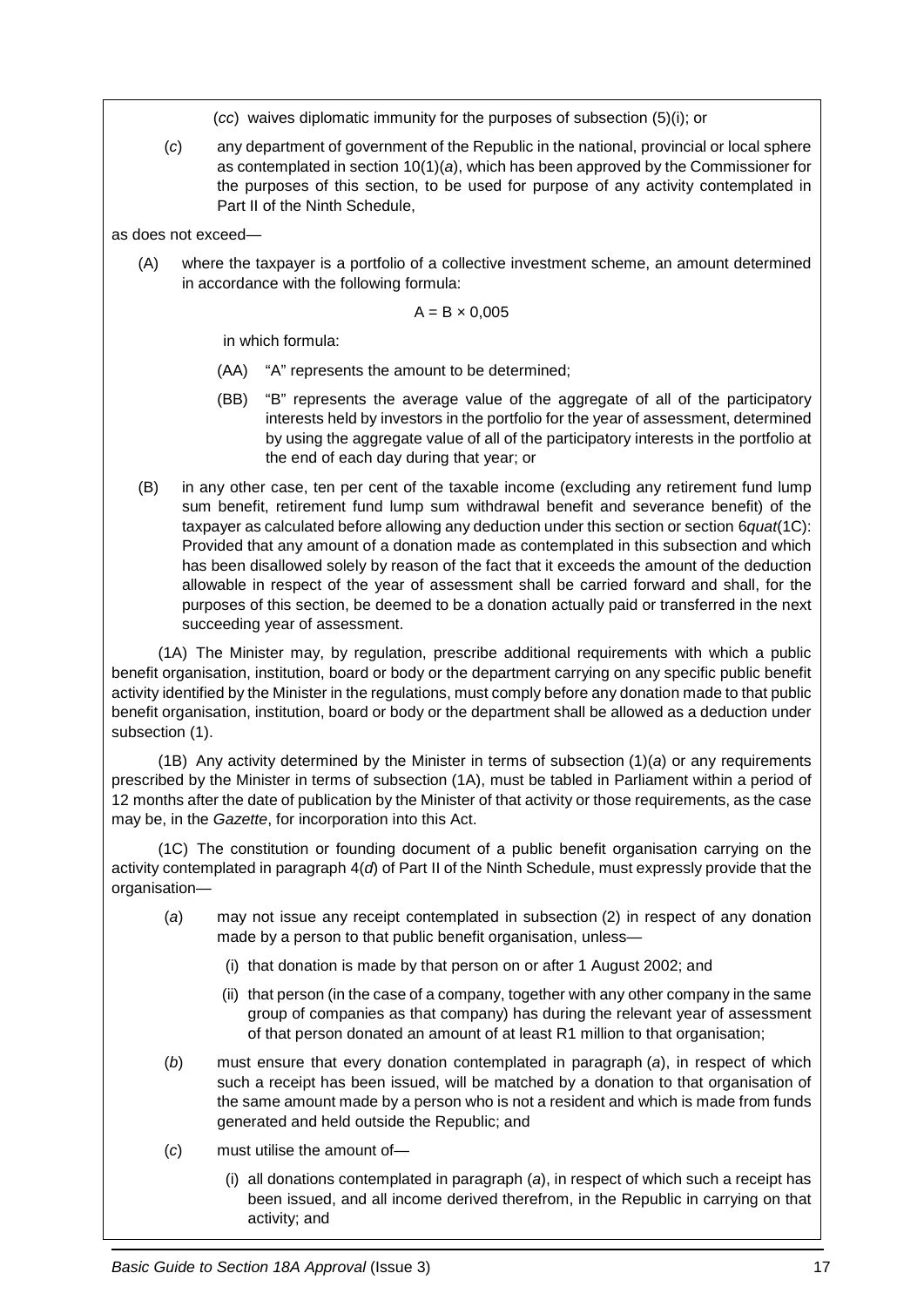(ii) all donations contemplated in paragraph (*b*), either in the Republic in carrying on that activity, or in respect of a transfrontier conservation area of which the Republic forms part.

(2) Any claim for a deduction in respect of any donation under subsection (1) shall not be allowed unless supported by—

- (*a*) a receipt issued by the public benefit organisation, institution, board, body or agency, programme, fund, High Commissioner, office, entity or organisation or the department concerned, containing—
	- (i) the reference number of the public benefit organisation, institution, board, body or agency, programme, fund, High Commissioner, office, entity or organisation or the department issued by the Commissioner for the purposes of this section;
	- (ii) the date of the receipt of the donation;
	- (iii) the name of the public benefit organisation, institution, board, body or agency, programme, fund, High Commissioner, office, entity or organisation or the department which received the donation, together with an address to which enquiries may be directed in connection therewith;
	- (iv) the name and address of the donor;
	- (v) the amount of the donation or the nature of the donation (if not made in cash);
	- (vi) a certification to the effect that the receipt is issued for the purposes of section 18A of the Income Tax Act, 1962, and that the donation has been or will be used exclusively for the object of the public benefit organisation, institution, board, body or agency, programme, fund, High Commissioner, office, entity or organisation concerned or, in the case of a department in carrying on the relevant public benefit activity; or
- (*b*) an employees' tax certificate as defined in the Fourth Schedule on which the amount of donations contemplated in paragraph 2(4)(*f*) of that Schedule, for which the employer has received a receipt contemplated in paragraph (*a*), is given.

(2A) A public benefit organisation, institution, board, body or department may only issue a receipt contemplated in subsection (2) in respect of any donation to the extent that—

- (*a*) in the case of a public benefit organisation, institution, board or body contemplated in subsection (1)(*a*) which carries on activities contemplated in Parts I and II of the Ninth Schedule, that donation will be utilised solely in carrying on activities contemplated in Part II of the Ninth Schedule;
- (b) in the case of a public benefit organisation contemplated in subsection  $(1)(b)$ 
	- (i) that organisation will within 12 months after the end of the relevant year of assessment distribute or incur the obligation to distribute at least 50 per cent of all funds received by way of donation during that year in respect of which receipts were issued: Provided that the Commissioner may, upon good cause shown and subject to such conditions as he or she may determine, either generally or in a particular instance, waive, defer or reduce the obligation to distribute any funds, having regard to the public interest and the purpose for which the relevant organisation wishes to accumulate those funds; and
	- (ii) if that public benefit organisation provides funds to public benefit organisations, institutions, boards or bodies that carry on public benefit activities contemplated in Part II of the Ninth Schedule and to other entities, that donation will be utilised solely to provide funds to a public benefit organisation, institution, board or body contemplated in subsection (1)(*a*), which will utilise those funds solely in carrying on activities contemplated in Part II of the Ninth Schedule; or
- (*c*) in the case of a department, that donation will be utilised solely in carrying on activities contemplated in Part II of the Ninth Schedule.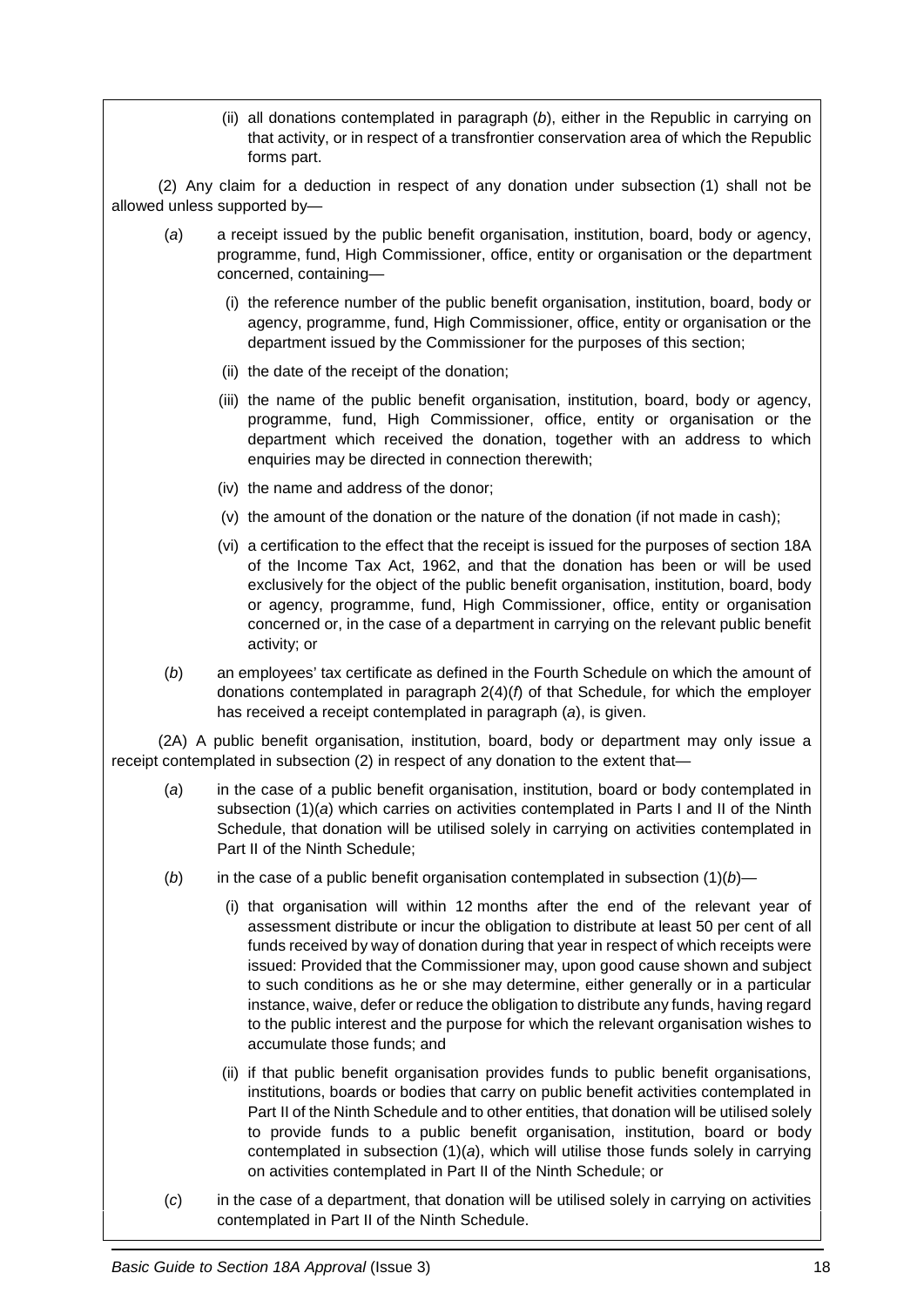(2B) A public benefit organisation, institution, board or body contemplated in subsection (2A), must obtain and retain an audit certificate confirming that all donations received or accrued in that year in respect of which receipts were issued in terms of subsection (2), were utilised in the manner contemplated in subsection (2A).

(2C) The accounting officer or accounting authority contemplated in the Public Finance Management Act or an accounting officer contemplated in the Local Government: Municipal Finance Management Act, 2003 (Act No. 56 of 2003), as the case may be, for the department which issued any receipts in terms of subsection (2), must on an annual basis submit an audit certificate to the Commissioner confirming that all donations received or accrued in the year in respect of which receipts were so issued were utilised in the manner contemplated in subsection (2A).

(2D) Any public benefit organisation contemplated in subsection (1)(*b*), in respect of any amount that is not distributed referred to in subsection (2A)(*b*)(i), shall distribute or incur the obligation to distribute all amounts received in respect of investment assets held by it, other than amounts received in respect of disposals of those investment assets to any public benefit organisation, institution, board or body contemplated in subsection (1)(*a*), no later than six months after—

- (*a*) every five years from the date on which the Commissioner issued a reference number referred to in subsection  $(2)(a)(i)$  to that public benefit organisation referred to in subsection (1)(*b*), if that public benefit organisation is incorporated, formed or established on or after 1 March 2015; or
- (*b*) every five years from 1 March 2015, if that public benefit organisation referred to in subsection (1)(*b*) was incorporated, formed or established and issued with a reference number referred to in subsection (2)(*a*)(i) prior to 1 March 2015.

(3) If any deduction is claimed by any taxpayer under the provisions of subsection (1) in respect of any donation of property in kind, other than immovable property of a capital nature where the lower of market value or municipal value exceeds cost, the amount of such deduction shall be deemed to be an amount equal to—

- (*a*) where such property constitutes—
	- (i) a financial instrument which is trading stock of the taxpayer, the lower of fair market value of that financial instrument on the date of that donation or the amount which has been taken into account for the purposes of section 22(8)(C); or
	- (ii) any other trading stock of the taxpayer (including any livestock or produce in respect of which the provisions of paragraph 11 of the First Schedule are applicable), the amount which has been taken into account for the purposes of section 22(8)(C) or, in the case of such livestock or produce, the said paragraph 11, in relation to the donation of such property; or
- (*b*) where such property (other than trading stock) constitutes an asset used by the taxpayer for the purposes of his trade, the lower of—
	- (i) the fair market value of that property on the date of that donation; or
	- (ii) the cost to the taxpayer of such property less any allowance (other than any investment allowance) allowed to be deducted from the income of the taxpayer under the provisions of this Act in respect of that asset; or
- (*c*) where such property does not constitute trading stock of the taxpayer or an asset used by him for the purposes of his trade, the lower of—
	- (i) the fair market value of that property on the date of that donation; or
	- (ii) the cost to the taxpayer of such asset, less, in the case of a movable asset which has deteriorated in condition by reason of use or other causes, a depreciation allowance calculated in the manner contemplated in section 8(5)(*b*B)(i); or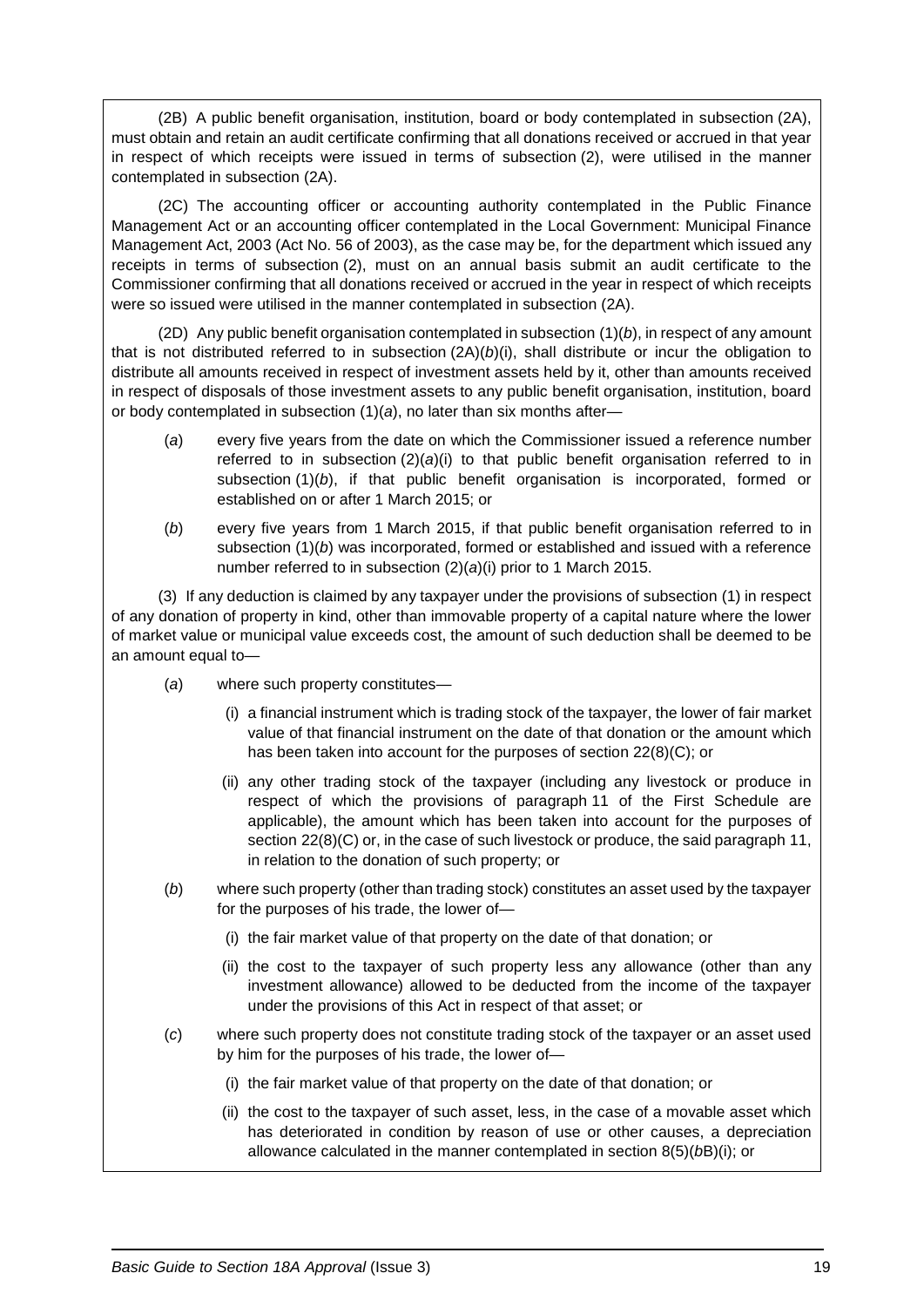- (*d*) where such property is purchased, manufactured, erected, assembled, installed or constructed by or on behalf of the taxpayer in order to form the subject of the said donation, the lower of—
	- (i) the fair market value of that property on the date of that donation; or
	- (ii) the cost to the taxpayer of such property.

(3A) If any deduction is claimed by any taxpayer under the provisions of subsection (1) in respect of any donation of immovable property of a capital nature where the lower of market value or municipal value exceeds cost, the amount of such deduction shall be determined in accordance with the formula:

$$
A = B + (C \times D)
$$

in which formula:

- (*a*) "A" represents the amount deductible in respect of subsection (1);
- (*b*) "B" represents the cost of the immovable property being donated;
- (*c*) "C" represents the amount of a capital gain (if any), that would have been determined in terms of the Eighth Schedule had it been disposed of for an amount equal to the lower of market value or municipal value on the day the donation is made; and
- (*d*) "D" represents 60 per cent in the case of a natural person or special trust or 20 per cent in any other case.

(3B) No deduction shall be allowed under this section in respect of the donation of any property in kind which constitutes, or is subject to any fiduciary right, usufruct or other similar right, or which constitutes an intangible asset or financial instrument, unless that financial instrument is—

- (*a*) a share in a listed company; or
- (*b*) issued by an eligible financial institution as defined in section 1 of the Financial Sector Regulation Act.

(4) The provisions of section 30(10) shall apply *mutatis mutandis* in respect of any institution, board or body contemplated in subsection (1)(*a*).

(5) If the Commissioner has reasonable grounds for believing that any person who is in a fiduciary capacity responsible for the management or control of the income or assets of any public benefit organisation, institution, board, body or agency, programme, fund, High Commissioner, office, entity or organisation (other than an institution, board or body in respect of which subsection (5B) applies) has—

- (*a*) in any material way failed to ensure that the objects for which the public benefit organisation, institution, board, body or agency, programme, fund, High Commissioner, office, entity or organisation was established are carried out or has expended moneys belonging to the public benefit organisation, institution, board, body or agency, programme, fund, High Commissioner, office, entity or organisation for purposes not covered by such objects;
- (*b*) issued or allowed a receipt to be issued to any taxpayer for the purposes of this section in respect of any fees or other emoluments payable to that organisation, institution, board, body or agency, programme, fund, High Commissioner, office, entity or organisation by that taxpayer; or
- (*c*) issued or allowed a receipt to be issued in contravention of subsection (2A) or utilised a donation in respect of which a receipt was issued for any purpose other than the purpose contemplated in that subsection,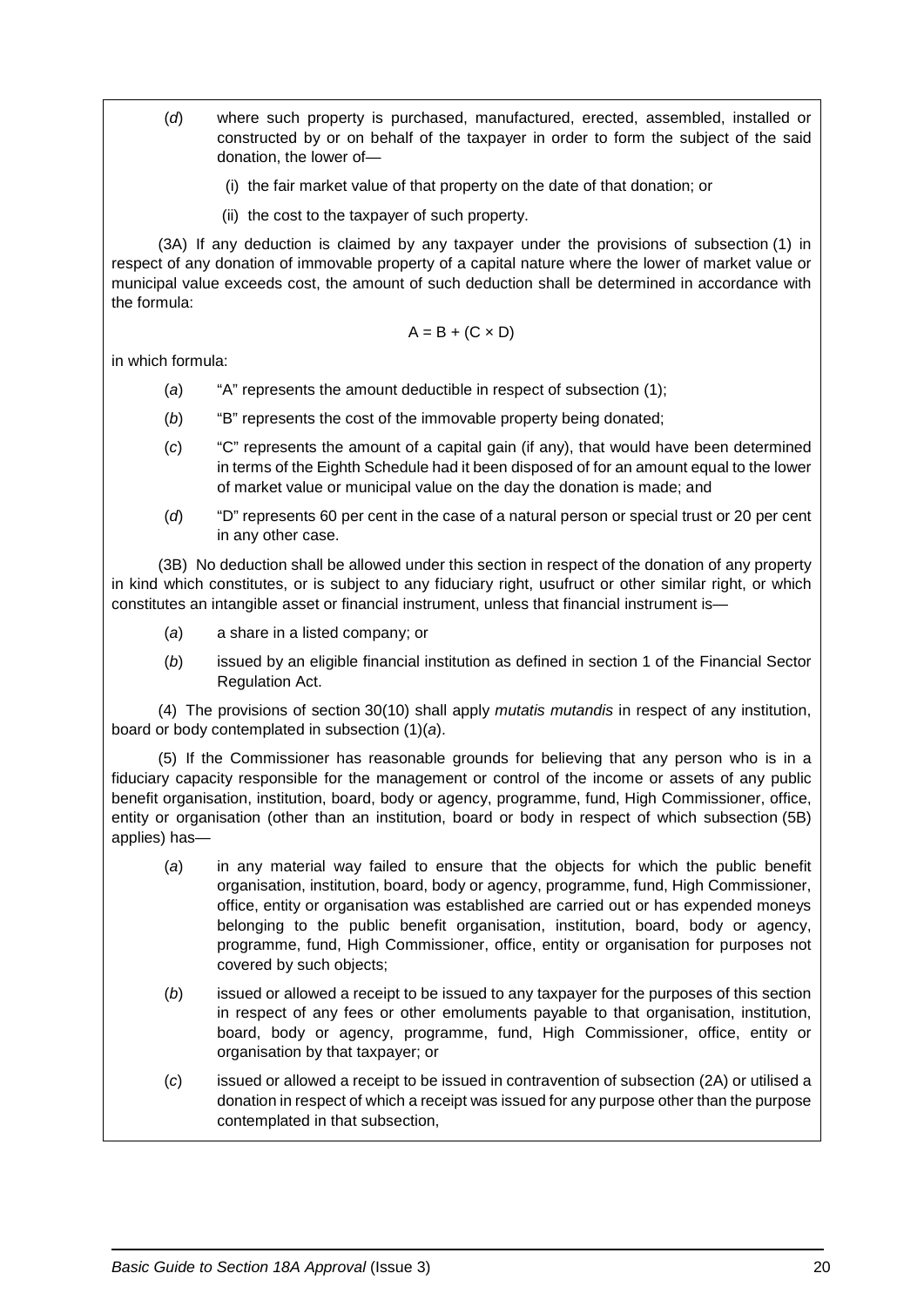the Commissioner may by notice in writing addressed to that person direct that—

- (i) any donation in respect of which a receipt was issued by that public benefit organisation, institution, board, body or agency, programme, fund, High Commissioner, office, entity or organisation during any year of assessment specified in that notice, will be deemed to be taxable income of that public benefit organisation, institution, board, body or agency, programme, fund, High Commissioner, office, entity or organisation in that year; and
- (ii) if corrective steps are not taken by that public benefit organisation, institution, board, body or agency, programme, fund, High Commissioner, office, entity or organisation within a period stated by the Commissioner in that notice, any receipt issued by that public benefit organisation, institution, board, body or agency, programme, fund, High Commissioner, office, entity or organisation in respect of any donation made on or after the date specified in that notice shall not qualify as a valid receipt for purposes of subsection (2).

(5A) If the Commissioner has reasonable grounds for believing that any regulating or coordinating body of a group of public benefit organisations, institutions, boards or bodies contemplated in section 30(3A) or subsection (6) fails to—

- (*a*) take any steps contemplated in section 30(3A) or subsection (6), to exercise control over any public benefit organisation, institution, board or body in that group; or
- (*b*) notify the Commissioner where it becomes aware of any material failure by any public benefit organisation, institution, board or body over which it exercises control to comply with any provision of this section,

the Commissioner may by notice in writing addressed to that regulating or co-ordinating body direct that if corrective steps are not taken by that regulating or co-ordinating body within a period stated by the Commissioner in that notice, any receipt issued by public benefit organisations, institutions, boards or bodies in that group in respect of any donation made on or after the date specified in that notice shall not qualify as a valid receipt for purposes of subsection (2).

(5B) If the Commissioner has reasonable grounds for believing that any accounting officer or accounting authority contemplated in the Public Finance Management Act or an accounting officer contemplated in the Local Government: Municipal Finance Management Act, 2003 (Act No. 56 of 2003), as the case may be, for any institution in respect of which that Act applies, has issued or allowed a receipt to be issued in contravention of subsection (2A) or utilised a donation in respect of which a receipt was issued for any purpose other than the purpose contemplated in that subsection, the Commissioner—

- (*a*) must notify the National Treasury and the Provincial Treasury (if applicable) of the contravention; and
- (*b*) may by notice in writing addressed to that accounting officer or accounting authority direct that, if corrective steps are not taken by that accounting officer or accounting authority within a period stated by the Commissioner in that notice, any receipt issued by that institution in respect of any donation made on or after the date specified in that notice shall not qualify as a valid receipt for purposes of subsection (2).

(5C) If any public benefit organisation contemplated in subsection (1)(*b*), has not distributed amounts as contemplated in subsection (2D), or has not incurred the obligation to distribute those amounts received in respect of investment assets held by it, those amounts shall be deemed to be taxable income of that public benefit organisation in that year of assessment.

(6) The Commissioner may, for the purposes of this section, approve a group of institutions, boards or bodies contemplated in subsection (1)(*a*)(ii), sharing a common purpose which carry on any public benefit activity under the direction or supervision of a regulating or co-ordinating body, where that body takes such steps, as prescribed by the Commissioner, to exercise control over those institutions, boards or bodies in order to ensure that they comply with the provisions of this section.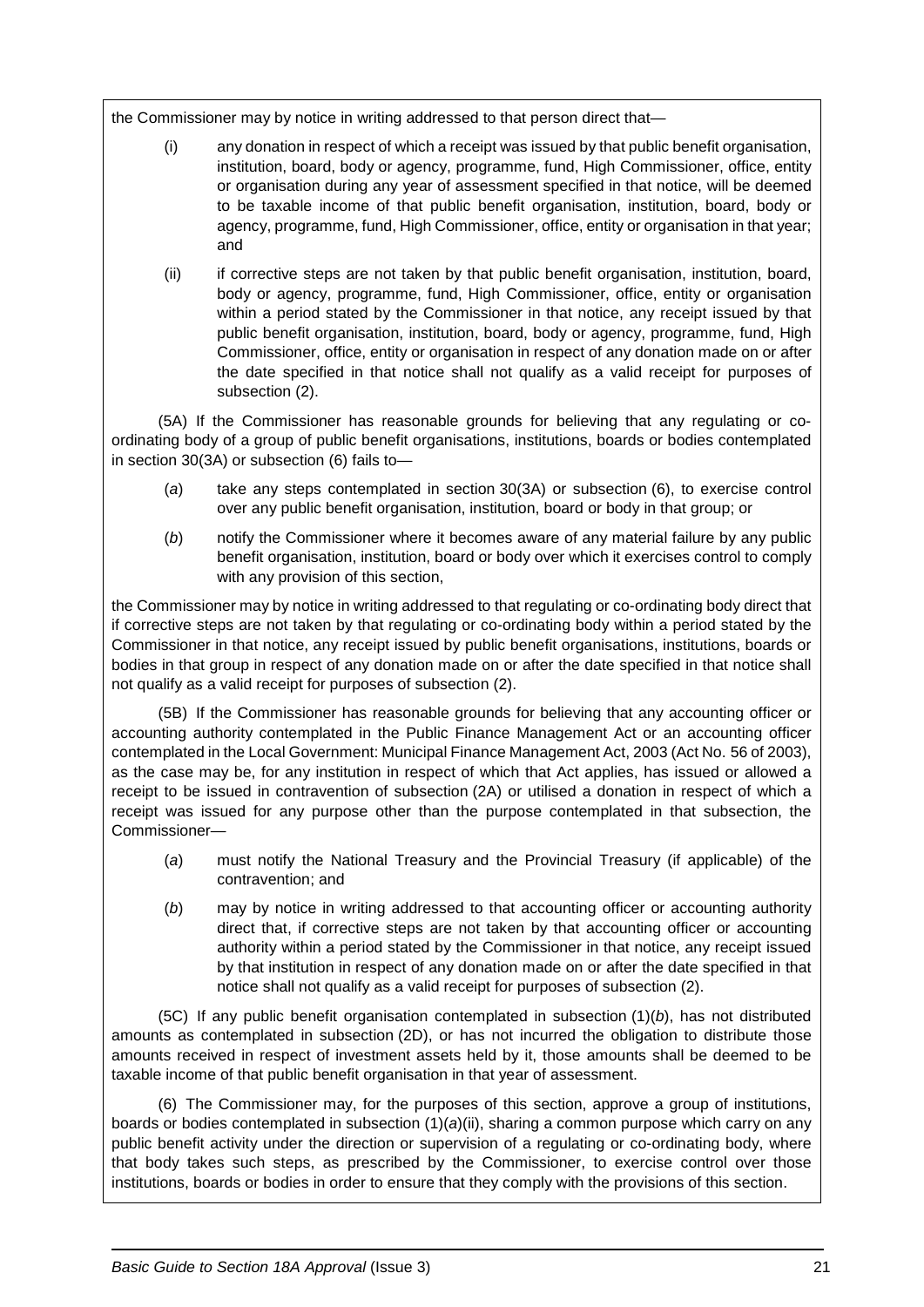(7) Any person who is—

- (i) in a fiduciary capacity responsible for the management or control of the income and assets of any public benefit organisation, institution, board or body contemplated in this section; or
- (ii) the accounting officer or accounting authority contemplated in the Public Finance Management Act or the Local Government: Municipal Finance Management Act, 2003 (Act No. 56 of 2003), as the case may be, for any institution in respect of which that Act applies,

who intentionally fails to comply with any provisions of this section, or a provision of the constitution, will or other written instrument under which such organisation is established to the extent that it relates to the provisions of this section, shall be guilty of an offence and liable on conviction to a fine or to imprisonment for a period not exceeding 24 months.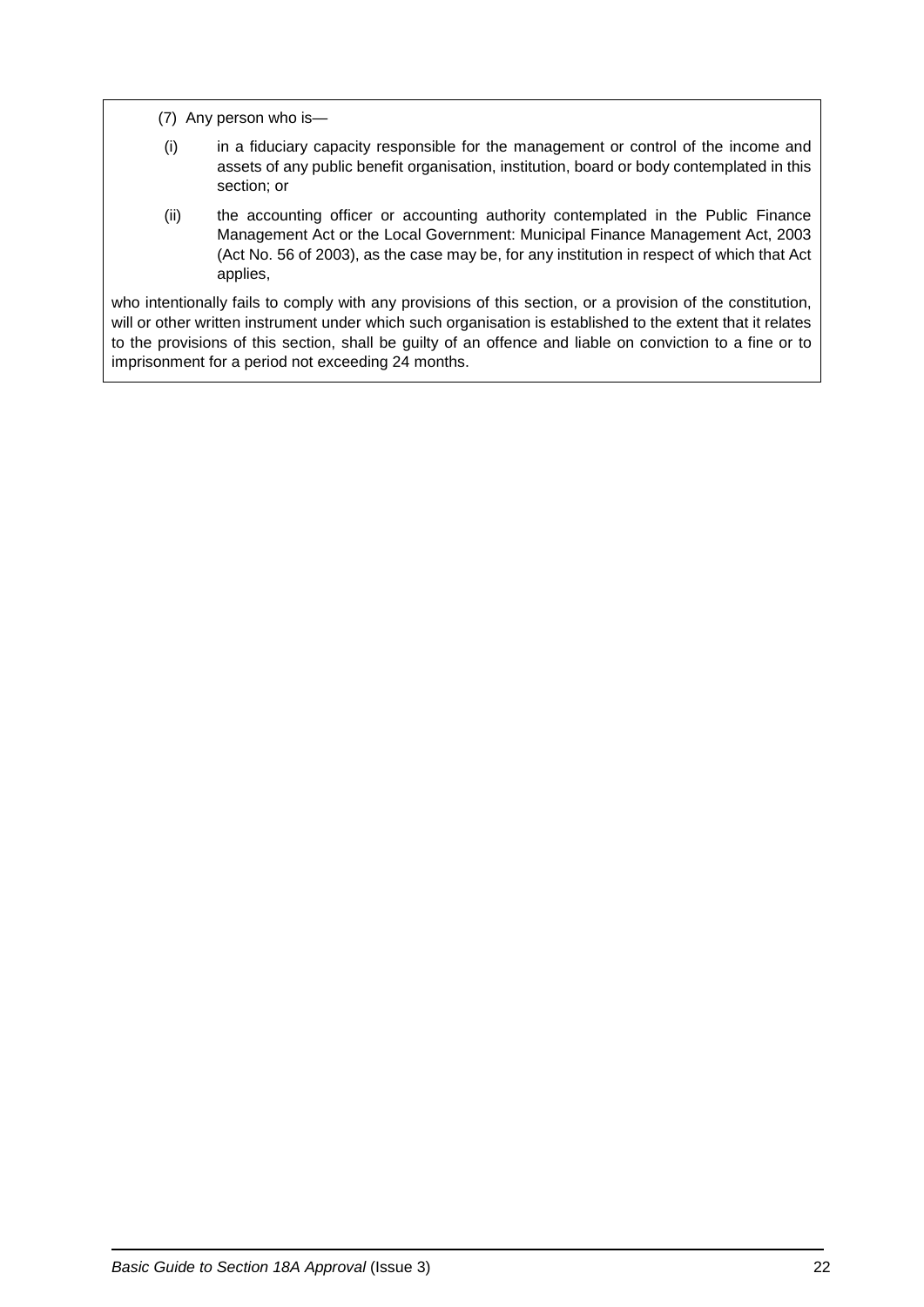#### **NINTH SCHEDULE**

#### PUBLIC BENEFIT ACTIVITIES (Section 30)

#### PART I

#### WELFARE AND HUMANITARIAN

- <span id="page-27-0"></span>1. (*a*) The care or counseling of, or the provision of education programmes relating to, abandoned, abused, neglected, orphaned or homeless children.
	- (*b*) The care or counseling of poor and needy persons where more than 90 per cent of those persons to whom the care or counseling are provided are over the age of 60.
	- (*c*) The care or counseling of, or the provision of education programmes relating to, physically or mentally abused and traumatized persons.
	- (*d*) The provision of disaster relief.
	- (*e*) The rescue or care of persons in distress.
	- (*f*) The provision of poverty relief.
	- (*g*) Rehabilitative care or counseling or education of prisoners, former prisoners and convicted offenders and persons awaiting trial.
	- (*h*) The rehabilitation, care or counseling of persons addicted to a dependence-forming substance or the provision of preventative and education programmes regarding addiction to dependence-forming substances.
	- (*i*) Conflict resolution, the promotion of reconciliation, mutual respect and tolerance between the various peoples of South Africa.
	- (*j*) The promotion or advocacy of human rights and democracy.
	- (*k*) The protection of the safety of the general public.
	- (*l*) The promotion or protection of family stability.
	- (*m*) The provision of legal services for poor and needy persons.
	- (*n*) The provision of facilities for the protection and care of children under school-going age of poor and needy parents.
	- (*o*) The promotion or protection of the rights and interests of, and the care of, asylum seekers and refugees.
	- (*p*) Community development for poor and needy persons and anti-poverty initiatives, including—
		- (i) the promotion of community-based projects relating to self-help, empowerment, capacity building, skills development or anti-poverty;
		- (ii) the provision of training, support or assistance to community-based projects contemplated in item (i); or
		- (iii) the provision of training, support or assistance to emerging micro enterprises to improve capacity to start and manage businesses, which may include the granting of loans on such conditions as may be prescribed by the Minister by way of regulation.
	- (*q*) The promotion of access to media and a free press.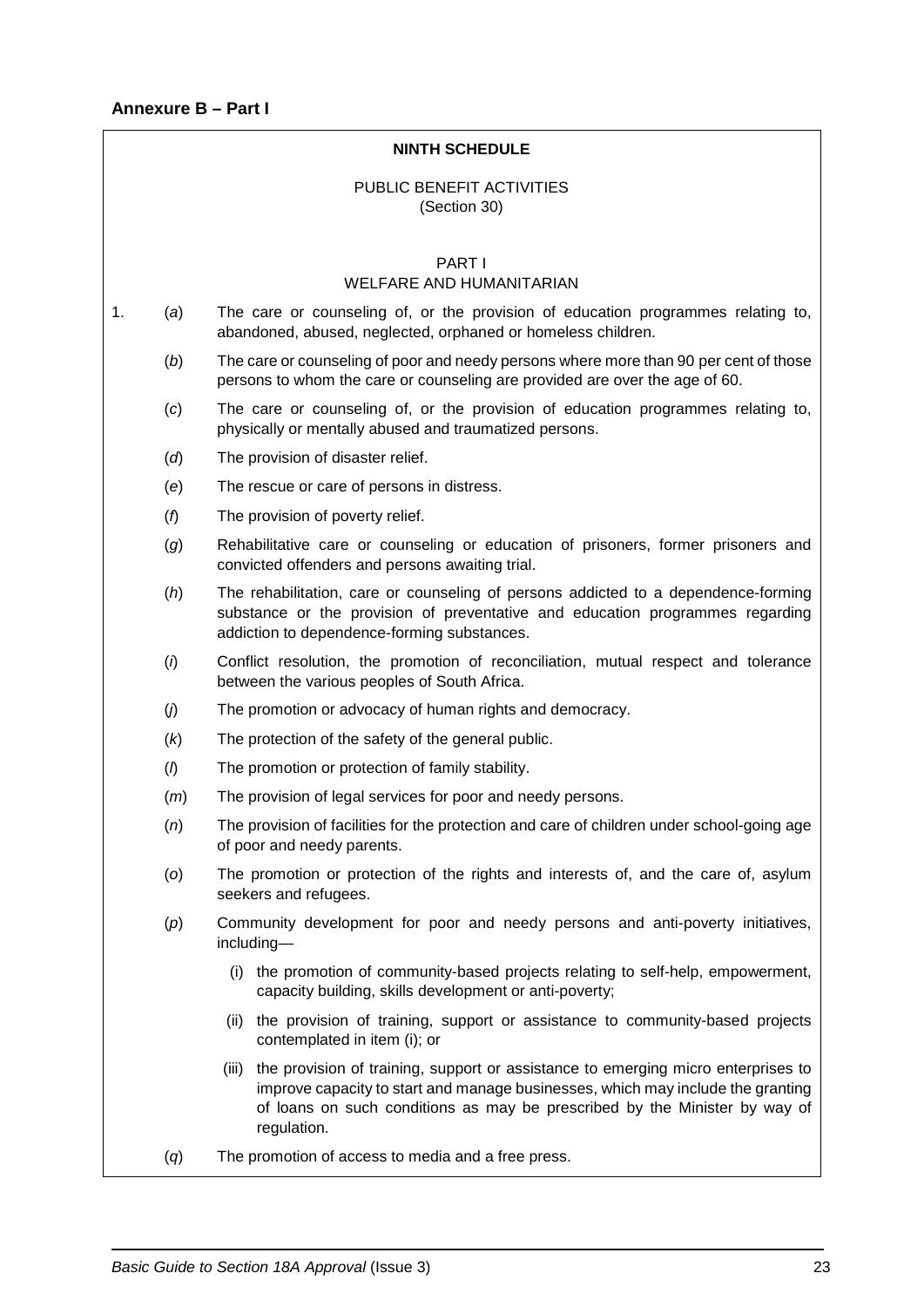|    |       | <b>HEALTH CARE</b>                                                                                                                                                                                                                                                                                                             |
|----|-------|--------------------------------------------------------------------------------------------------------------------------------------------------------------------------------------------------------------------------------------------------------------------------------------------------------------------------------|
| 2. | (a)   | The provision of health care services to poor and needy persons.                                                                                                                                                                                                                                                               |
|    | (b)   | The care or counseling of terminally ill persons or persons with a severe physical or<br>mental disability, and the counseling of their families in this regard.                                                                                                                                                               |
|    | (c)   | The prevention of HIV infection, the provision of preventative and education<br>programmes relating to HIV/AIDS.                                                                                                                                                                                                               |
|    | (d)   | The care, counseling or treatment of persons afflicted with HIV/AIDS, including the care<br>or counseling of their families and dependants in this regard.                                                                                                                                                                     |
|    | (e)   | The provision of blood transfusion, organ donor or similar services.                                                                                                                                                                                                                                                           |
|    | (f)   | The provision of primary health care education, sex education or family planning.                                                                                                                                                                                                                                              |
|    |       | <b>LAND AND HOUSING</b>                                                                                                                                                                                                                                                                                                        |
| 3. | (a)   | The development, construction, upgrading, conversion or procurement of housing units<br>for the benefit of persons whose monthly household income is equal to or less than<br>R15 000 or any greater amount determined by the Minister of Finance by notice in the<br>Gazette after consultation with the Minister of Housing. |
|    | (b)   | The development, servicing, upgrading or procurement of stands, or the provision of<br>building materials, for purposes of the activities contemplated in subparagraph (a).                                                                                                                                                    |
|    | (c)   | The provision of residential care for retired persons, where-                                                                                                                                                                                                                                                                  |
|    |       | (i) more than 90 per cent of the persons to whom the residential care is provided are<br>over the age of 60 and nursing services are provided by the organisation carrying<br>on such activity; and                                                                                                                            |
|    |       | (ii) residential care for retired persons who are poor and needy is actively provided<br>by that organisation without full recovery of cost.                                                                                                                                                                                   |
|    | (d)   | Building and equipping of-                                                                                                                                                                                                                                                                                                     |
|    |       | clinics or crèches; or<br>(i)                                                                                                                                                                                                                                                                                                  |
|    |       | community centres, sport facilities or other facilities of a similar nature,<br>(ii)                                                                                                                                                                                                                                           |
|    |       | for the benefit of the poor and needy.                                                                                                                                                                                                                                                                                         |
|    | (e)   | The promotion, facilitation and support of access to land and use of land, housing and<br>infrastructural development for promoting official land reform programmes.                                                                                                                                                           |
|    | ( f ) | Granting of loans for purposes of subparagraph (a) or $(b)$ , and the provision of security<br>or guarantees in respect of such loans, subject to such conditions as may be prescribed<br>by the Minister by way of regulation.                                                                                                |
|    | (g)   | The protection, enforcement or improvement of the rights of poor and needy tenants,<br>labour tenants or occupiers, to use or occupy land or housing.                                                                                                                                                                          |
|    | (h)   | The provision of training, support or assistance to emerging farmers in order to improve<br>capacity to start and manage agricultural operations.                                                                                                                                                                              |
|    |       | EDUCATION AND DEVELOPMENT                                                                                                                                                                                                                                                                                                      |
| 4. | (a)   | The provision of education by a "school" as defined in the South African Schools Act,<br>1996, (Act No. 84 of 1996).                                                                                                                                                                                                           |
|    | (b)   | The provision of "higher education" by a "higher education institution" as defined in terms<br>of the Higher Education Act, 1997, (Act No. 101 of 1997).                                                                                                                                                                       |
|    | (c)   | "Adult education and training", as defined in the Adult Education and Training Act, 2000,<br>(Act No. 52 of 2000), including literacy and numeracy education.                                                                                                                                                                  |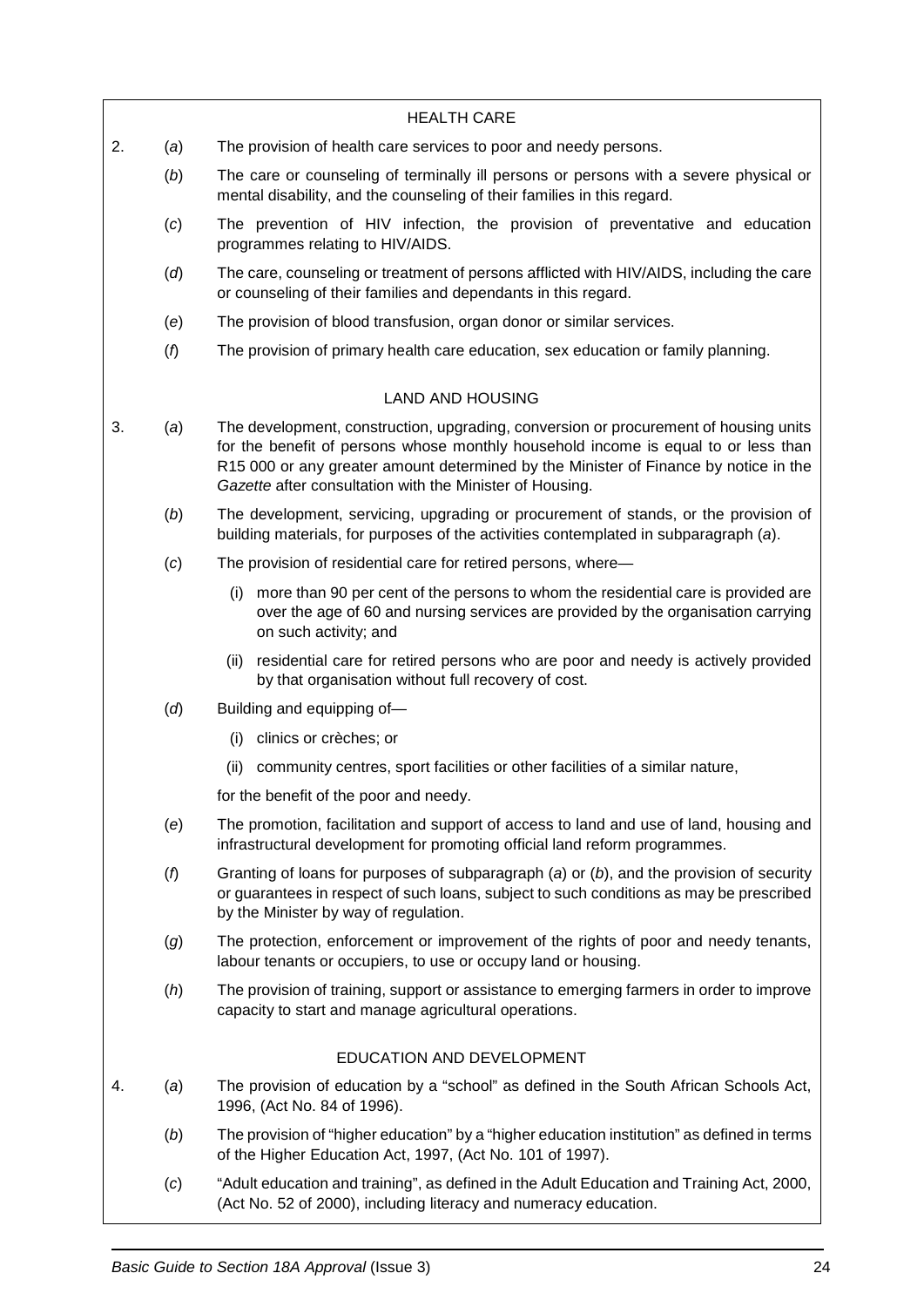- (*d*) "Continuing education and training" provided by a "public college" or "private college" as defined in the Continuing Education and Training Colleges Act, 2006 (Act No. 16 of 2006), which is registered in terms of that Act.
- (*e*) Training for unemployed persons with the purpose of enabling them to obtain employment.
- (*f*) The training or education of persons with a severe physical or mental disability.
- (*g*) The provision of bridging courses to enable educationally disadvantaged persons to enter a higher education institution as envisaged in subparagraph (*b*).
- (*h*) The provision of educare or early childhood development services for pre-school children.
- (*i*) Training of persons employed in the national, provincial and local spheres of government, for purposes of capacity building in those spheres of government.
- (*j*) The provision of school buildings or equipment for public schools and educational institutions engaged in public benefit activities contemplated in subparagraphs (*a*) to (*h*).
- (*k*) Career guidance and counseling services provided to persons attending any school or higher education institution as envisaged in subparagraphs (*a*) and (*b*).
- (*l*) The provision of hostel accommodation to students of a public benefit organisation contemplated in section 30 or an institution, board or body contemplated in section 10(1)(*c*A)(i), carrying on activities envisaged in subparagraphs (*a*) to (*g*).
- (*m*) Programmes addressing needs in education provision, learning, teaching, training, curriculum support, governance, whole school development, safety and security at schools, pre-schools or educational institutions as envisaged in subparagraphs (*a*) to (*h*).
- (*n*) Educational enrichment, academic support, supplementary tuition or outreach programmes for the poor and needy.
- (*o*) The provision of scholarships, bursaries, awards and loans for study, research and teaching on such conditions as may be prescribed by the Minister by way of regulation in the *Gazett*e.
- (*p*) The provision or promotion of educational programmes with respect to financial services and products, carried on under the auspices of a public entity listed under Schedule 3A of the Public Finance Management Act.
- (*q*) The provision, to the general public, of education and training programmes and courses that are administered and accredited by entities contemplated in paragraph (*r*).
- (*r*) The administration, provision and publication of qualification and certification services by industry organisations recognised by an industry specific organisation and its qualifications accredited by the Quality Council for Trades and Occupations established in 2010 in terms of the Skills Development Act, 1998 (Act No. 97 of 1998).

#### RELIGION, BELIEF OR PHILOSOPHY

- 5. (*a*) The promotion or practice of religion which encompasses acts of worship, witness, teaching and community service based on a belief in a deity.
	- (*b*) The promotion and/or practice of a belief.
	- (*c*) The promotion of, or engaging in, philosophical activities.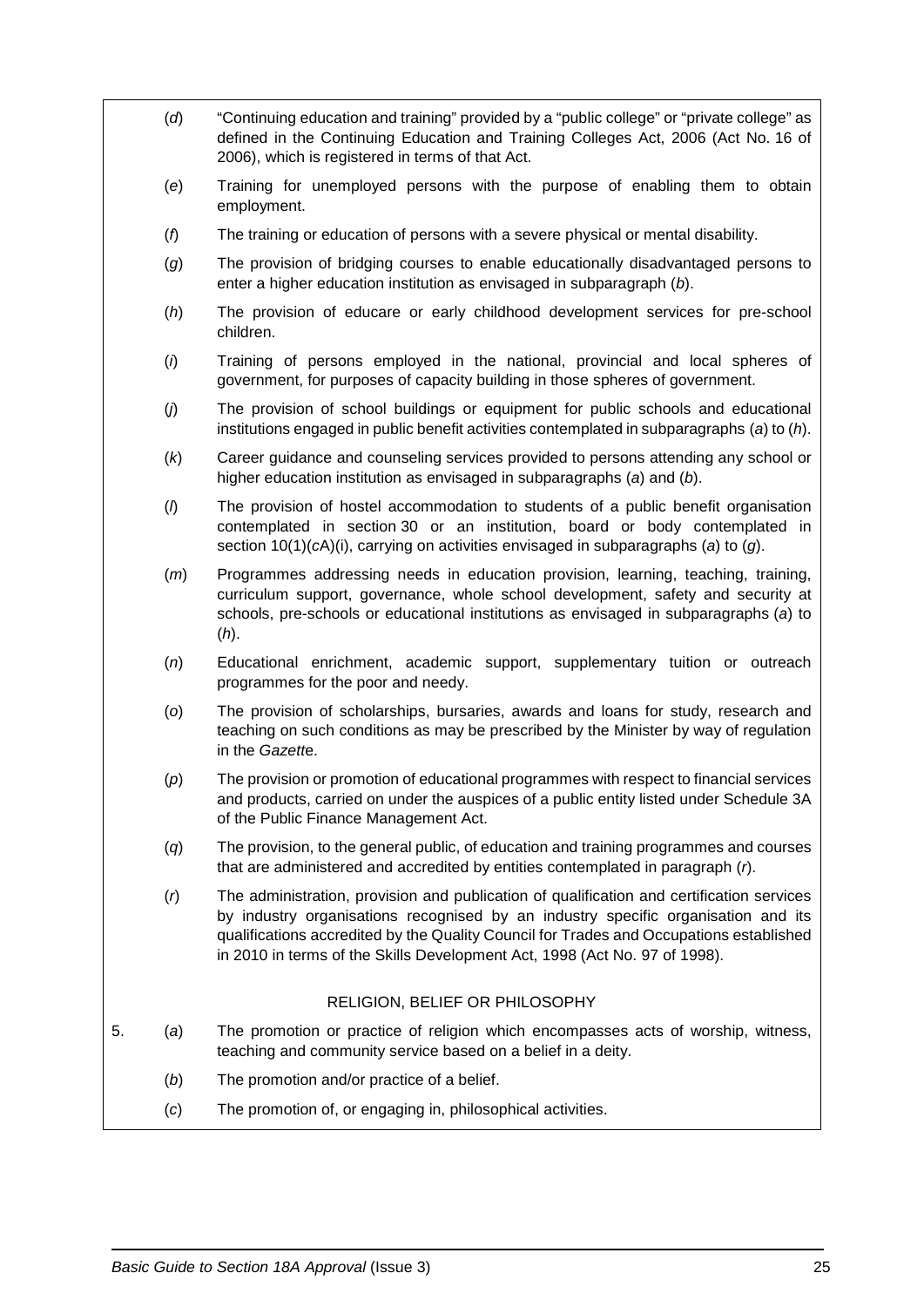|    |                                                                                                                                                                     | <b>CULTURAL</b>                                                                                                                                                                                                                                                                                                   |  |
|----|---------------------------------------------------------------------------------------------------------------------------------------------------------------------|-------------------------------------------------------------------------------------------------------------------------------------------------------------------------------------------------------------------------------------------------------------------------------------------------------------------|--|
| 6. | (a)                                                                                                                                                                 | The advancement, promotion or preservation of the arts, culture or customs.                                                                                                                                                                                                                                       |  |
|    | (b)                                                                                                                                                                 | The promotion, establishment, protection, preservation or maintenance of areas,<br>collections or buildings of historical or cultural interest, national monuments, national<br>heritage sites, museums, including art galleries, archives and libraries.                                                         |  |
|    | (c)                                                                                                                                                                 | The provision of youth leadership or development programmes.                                                                                                                                                                                                                                                      |  |
|    |                                                                                                                                                                     | CONSERVATION, ENVIRONMENT AND ANIMAL WELFARE                                                                                                                                                                                                                                                                      |  |
| 7. | (a)                                                                                                                                                                 | Engaging in the conservation, rehabilitation or protection of the natural environment,<br>including flora, fauna or the biosphere.                                                                                                                                                                                |  |
|    | (b)                                                                                                                                                                 | The care of animals, including the rehabilitation, or prevention of the ill-treatment of<br>animals.                                                                                                                                                                                                              |  |
|    | (c)                                                                                                                                                                 | The promotion of, and education and training programmes relating to, environmental<br>awareness, greening, clean-up or sustainable development projects.                                                                                                                                                          |  |
|    | (d)                                                                                                                                                                 | The establishment and management of a transfrontier area, involving two or more<br>countries, which-                                                                                                                                                                                                              |  |
|    |                                                                                                                                                                     | (i) is or will fall under a unified or coordinated system of management without<br>compromising national sovereignty; and                                                                                                                                                                                         |  |
|    |                                                                                                                                                                     | has been established with the explicit purpose of supporting the conservation of<br>(ii)<br>biological diversity, job creation, free movement of animals and tourists across the<br>international boundaries within the peace park, and the building of peace and<br>understanding between the nations concerned. |  |
|    |                                                                                                                                                                     | <b>RESEARCH AND CONSUMER RIGHTS</b>                                                                                                                                                                                                                                                                               |  |
| 8. | (a)                                                                                                                                                                 | Research including agricultural, economic, educational, industrial, medical, political,<br>social, scientific and technological research.                                                                                                                                                                         |  |
|    | (b)                                                                                                                                                                 | The protection and promotion of consumer rights and the improvement of control and<br>quality with regard to products or services.                                                                                                                                                                                |  |
|    |                                                                                                                                                                     | <b>SPORT</b>                                                                                                                                                                                                                                                                                                      |  |
| 9. | The administration, development, co-ordination or promotion of sport or recreation in which the<br>participants take part on a non-professional basis as a pastime. |                                                                                                                                                                                                                                                                                                                   |  |
|    |                                                                                                                                                                     | PROVIDING OF FUNDS, ASSETS OR OTHER RESOURCES                                                                                                                                                                                                                                                                     |  |
|    | 10. The provision of-                                                                                                                                               |                                                                                                                                                                                                                                                                                                                   |  |
|    | (a)                                                                                                                                                                 | funds, assets, services or other resources by way of donation;                                                                                                                                                                                                                                                    |  |
|    | (b)                                                                                                                                                                 | assets or other resources by way of sale for a consideration not exceeding the direct<br>cost to the organisation providing the assets or resources;                                                                                                                                                              |  |
|    | (c)                                                                                                                                                                 | funds by way of loan at no charge; or                                                                                                                                                                                                                                                                             |  |
|    | (d)                                                                                                                                                                 | assets by way of lease for an annual consideration not exceeding the direct cost to the<br>organisation providing the asset divided by the total useful life of the asset,                                                                                                                                        |  |
|    | to any-                                                                                                                                                             |                                                                                                                                                                                                                                                                                                                   |  |
|    |                                                                                                                                                                     | (i) public benefit organisation which has been approved in terms of section 30;                                                                                                                                                                                                                                   |  |
|    |                                                                                                                                                                     | (ii) institution, board or body contemplated in section $10(1)(cA)(i)$ , which conducts one or more<br>public benefit activities in this part (other than this paragraph);                                                                                                                                        |  |
|    |                                                                                                                                                                     |                                                                                                                                                                                                                                                                                                                   |  |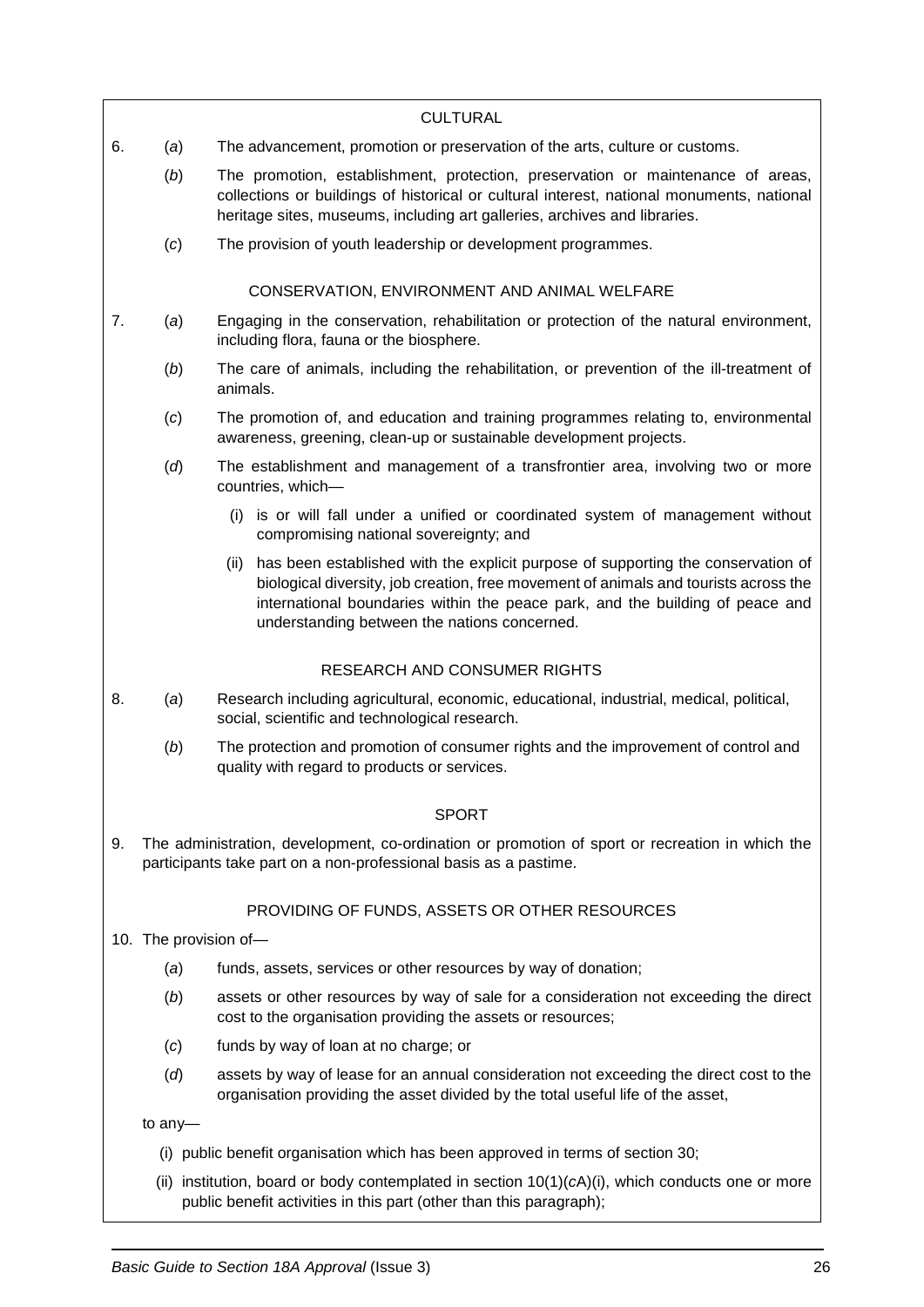- (iii) association of persons carrying on one or more public benefit activity contemplated in this part (other than this paragraph), in the Republic; or
- (iv) department of state or administration in the national or provincial or local sphere of government of the Republic, contemplated in section 10(1)(*a*).

#### **GENERAL**

- 11. (*a*) The provision of support services to, or promotion of the common interests of public benefit organisations contemplated in section 30 or institutions, boards or bodies contemplated in section 10(1)(*c*A)(i), which conduct one or more public benefit activities contemplated in this part.
	- (*b*) The bid to host or hosting of any international event approved by the Minister for purposes of this paragraph, having regard to—
		- (i) the foreign participation in that event; and
		- (ii) the economic impact that event may have on the country as a whole.
	- (*c*) The promotion, monitoring or reporting of development assistance for the poor and needy.
	- (*d*) The provision of funds to an organisation—
		- (i) which is incorporated, formed or established in any country other than the Republic;
		- (ii) which is exempt from tax on income in that other country;
		- (iii) the sole or principal object of which is the carrying on of one or more activities that would qualify as public benefit activities listed in Part I of this Schedule if carried on in the Republic; and
		- (iv) that carries on each of its activities—
			- (*aa*) in a non-profit manner;
			- (*bb*) with altruistic or philanthropic intent;
			- (*cc*) in a manner which does not directly or indirectly promote the economic selfinterest of any fiduciary or employee of the organisation other than by way of reasonable remuneration; and
			- (*dd*) for the benefit of, or is widely accessible to the general public of that country including any sector thereof (other than small and exclusive groups).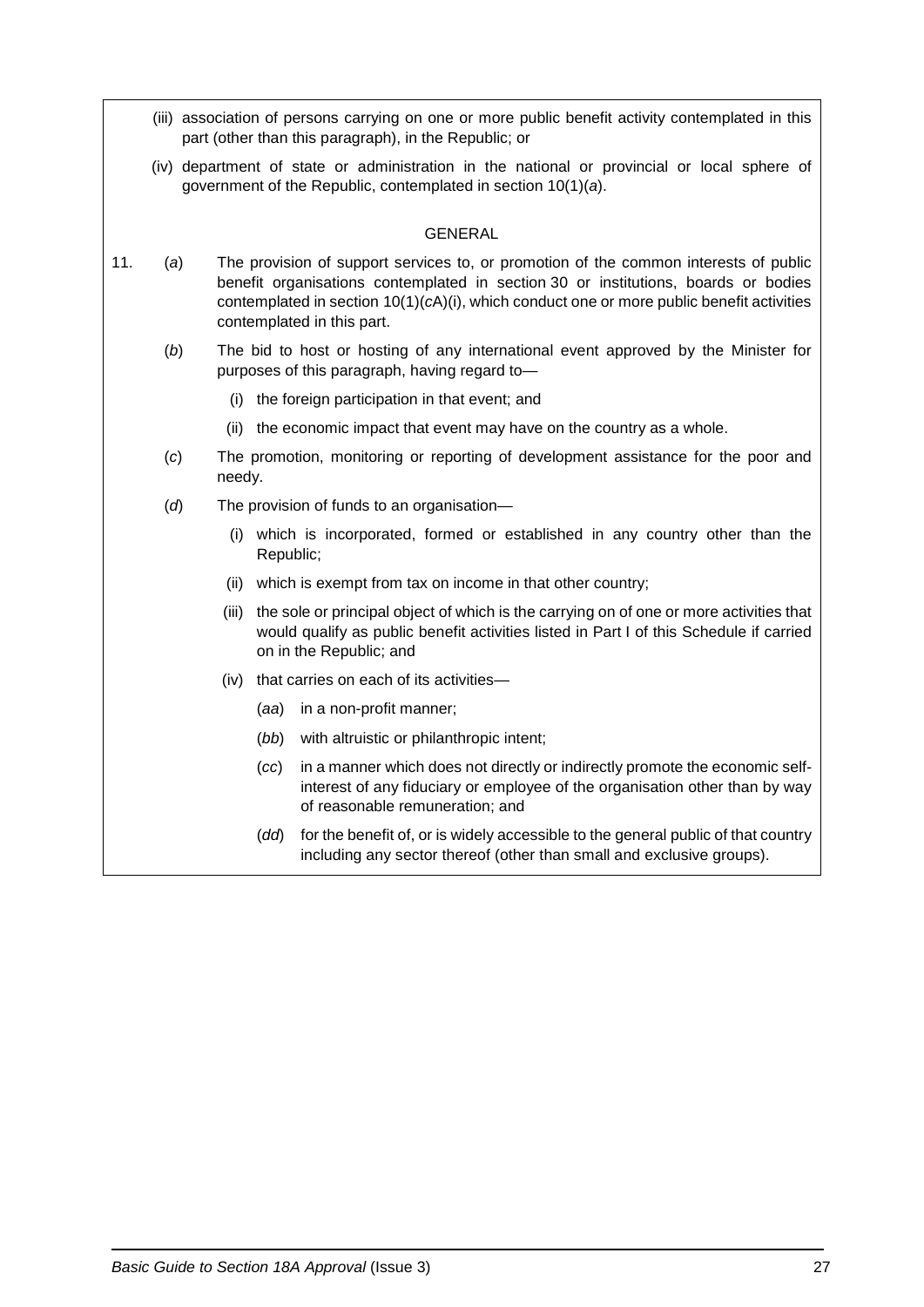#### **NINTH SCHEDULE**

#### PART II

#### WELFARE AND HUMANITARIAN

- <span id="page-32-0"></span>1. (*a*) The care or counseling of, or the provision of education programmes relating to, abandoned, abused, neglected, orphaned or homeless children.
	- (*b*) The care or counseling of poor and needy persons where more than 90 per cent of those persons to whom the care or counseling are provided are over the age of 60.
	- (*c*) The care or counseling of, or the provision of education programmes relating to, physically or mentally abused and traumatised persons.
	- (*d*) The provision of disaster relief.
	- (*e*) The rescue or care of persons in distress.
	- (*f*) The provision of poverty relief.
	- (*g*) Rehabilitative care or counseling or education of prisoners, former prisoners and convicted offenders and persons awaiting trial.
	- (*h*) The rehabilitation, care or counseling of persons addicted to a dependence-forming substance or the provision of preventative and education programmes regarding addiction to dependence-forming substances.
	- (*i*) Conflict resolution, the promotion of reconciliation, mutual respect and tolerance between the various peoples of South Africa.
	- (*j*) The promotion or advocacy of human rights and democracy.
	- (*k*) The protection of the safety of the general public.
	- (*l*) The promotion or protection of family stability.
	- (*m*) The provision of legal services for poor and needy persons.
	- (*n*) The provision of facilities for the protection and care of children under school-going age of poor and needy parents.
	- (*o*) The promotion or protection of the rights and interests of, and the care of, asylum seekers and refugees.
	- (*p*) Community development for poor and needy persons and anti-poverty initiatives, including—
		- (i) the promotion of community-based projects relating to self-help, empowerment, capacity building, skills development or anti-poverty;
		- (ii) the provision of training, support or assistance to community-based projects contemplated in item (i); or
		- (iii) the provision of training, support or assistance to emerging micro enterprises to improve capacity to start and manage businesses, which may include the granting of loans on such conditions as may be prescribed by the Minister by way of regulation.
	- (*q*) The promotion of access to media and a free press.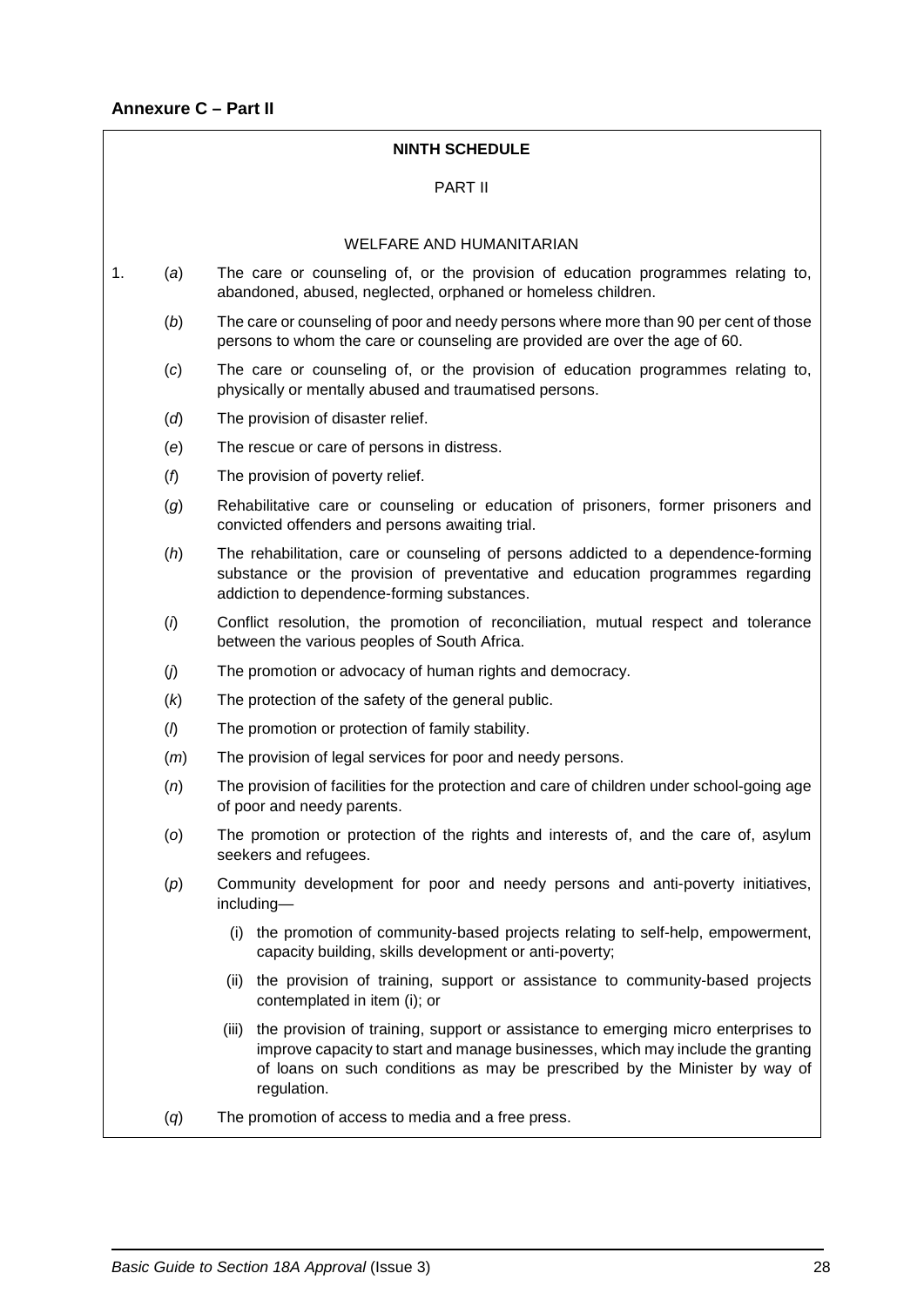|    |                   | <b>HEALTH CARE</b>                                                                                                                                                                                                                                                        |
|----|-------------------|---------------------------------------------------------------------------------------------------------------------------------------------------------------------------------------------------------------------------------------------------------------------------|
| 2. | (a)               | The provision of health care services to poor and needy persons.                                                                                                                                                                                                          |
|    | (b)               | The care or counseling of terminally ill persons or persons with a severe physical or<br>mental disability, and the counseling of their families in this regard.                                                                                                          |
|    | (c)               | The prevention of HIV infection, the provision of preventative and education<br>programmes relating to HIV/AIDS.                                                                                                                                                          |
|    | (d)               | The care, counseling or treatment of persons afflicted with HIV/AIDS, including the care<br>or counseling of their families and dependants in this regard.                                                                                                                |
|    | (e)               | The provision of blood transfusion, organ donor or similar services.                                                                                                                                                                                                      |
|    | (f)               | The provision of primary health care education, sex education or family planning.                                                                                                                                                                                         |
|    |                   | EDUCATION AND DEVELOPMENT                                                                                                                                                                                                                                                 |
| 3. | (a)               | The provision of education by a "school" as defined in the South African Schools Act,<br>1996, (Act No. 84 of 1996).                                                                                                                                                      |
|    | (b)               | The provision of "higher education" by a "higher education institution" as defined in terms<br>of the Higher Education Act, 1997, (Act No. 101 of 1997).                                                                                                                  |
|    | (c)               | "Adult basic education and training", as defined in the Adult Basic Education and<br>Training Act, 2000 (Act No. 52 of 2000), including literacy and numeracy education.                                                                                                  |
|    | (d)               | "Further education and training" provided by a "public college" or "private college" as<br>defined in the Further Education and Training Colleges Act, 2006 (Act No. 16 of 2006),<br>which is registered in terms of that Act.                                            |
|    | (e)               | Training for unemployed persons with the purpose of enabling them to obtain<br>employment.                                                                                                                                                                                |
|    | (f)               | The training or education of persons with a severe physical or mental disability.                                                                                                                                                                                         |
|    | (g)               | The provision of bridging courses to enable educationally disadvantaged persons to<br>enter a higher education institution as envisaged in subparagraph (b).                                                                                                              |
|    | (h)               | The provision of educare or early childhood development services for pre-school<br>children.                                                                                                                                                                              |
|    | $\left( i\right)$ | The provision of school buildings or equipment for public schools and educational<br>institutions engaged in public benefit activities contemplated in subparagraphs (a) to $(h)$ .                                                                                       |
|    | $\omega$          | Programmes addressing needs in education provision, learning, teaching, training,<br>curriculum support, governance, whole school development, safety and security at<br>schools, pre-schools or educational institutions as envisaged in subparagraphs (a) to<br>$(h)$ . |
|    | (k)               | Educational enrichment, academic support, supplementary tuition or outreach<br>programmes for the poor and needy.                                                                                                                                                         |
|    | (                 | Training of persons employed in the national, provincial and local spheres of<br>government, for purposes of capacity building in those spheres of government.                                                                                                            |
|    | (m)               | Career guidance and counseling services provided to persons attending any school or<br>higher education institution as envisaged in subparagraphs (a) and (b).                                                                                                            |
|    | (n)               | The provision of hostel accommodation to students of a public benefit organisation<br>contemplated in section 30 or an institution, board or body contemplated in<br>section 10 (1)( $cA$ )(i), carrying on activities envisaged in subparagraphs (a) to (g).             |
|    | (o)               | The provision of scholarships, bursaries, awards and loans for study, research and<br>teaching on such conditions as may be prescribed by the Minister by way of regulation<br>in the Gazette.                                                                            |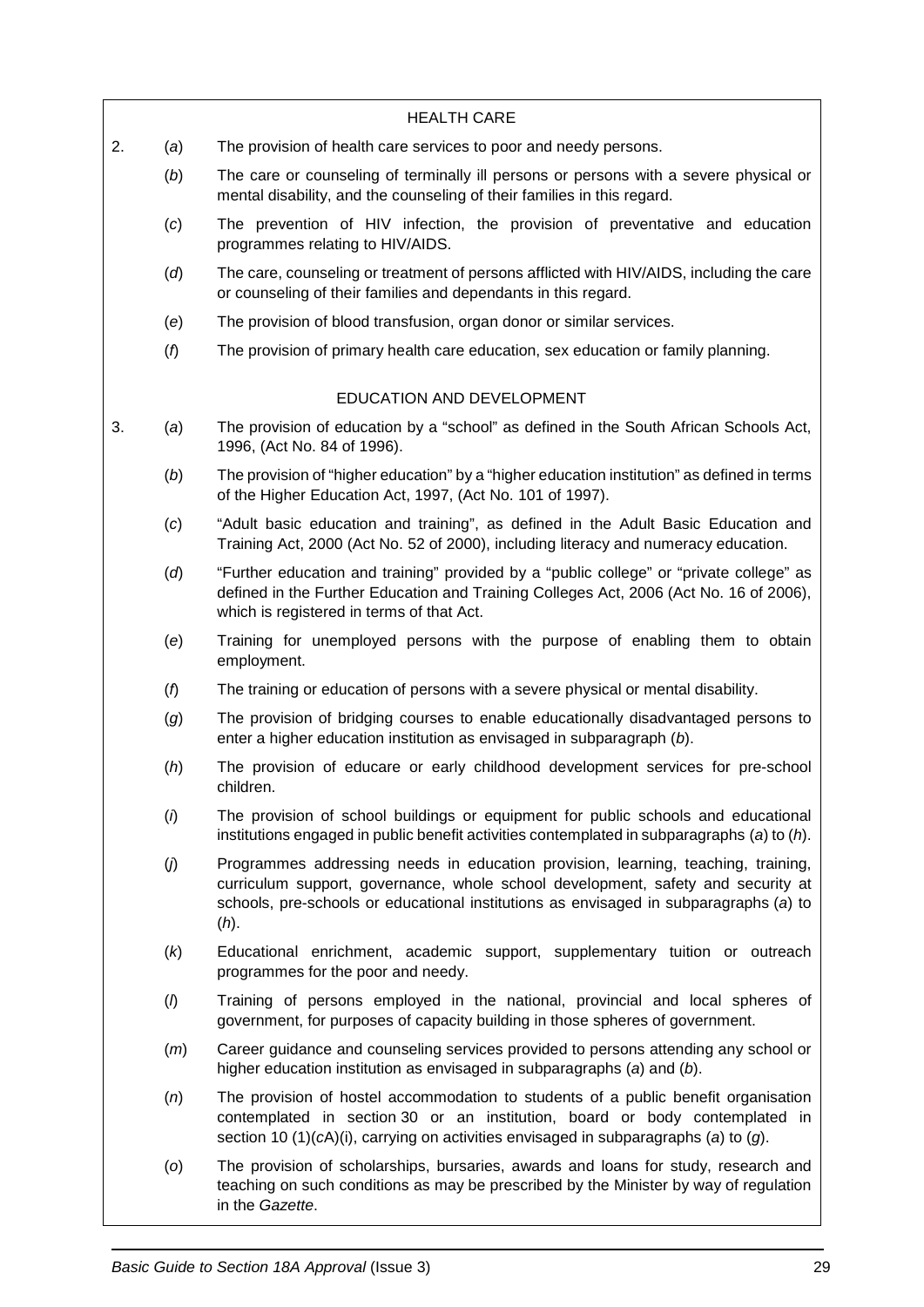(*p*) The provision or promotion of educational programmes with respect to financial services and products, carried on under the auspices of a public entity listed under Schedule 3A of the Public Finance Management Act.

#### CONSERVATION, ENVIRONMENT AND ANIMAL WELFARE

- 4. (*a*) Engaging in the conservation, rehabilitation or protection of the natural environment, including flora, fauna or the biosphere.
	- (*b*) The care of animals, including the rehabilitation or prevention of the ill-treatment of animals.
	- (*c*) The promotion of, and education and training programmes relating to, environmental awareness, greening, clean-up or sustainable development projects.
	- (*d*) The establishment and management of a transfrontier area, involving two or more countries, which—
		- (i) is or will fall under a unified or coordinated system of management without compromising national sovereignty; and
		- (ii) has been established with the explicit purpose of supporting the conservation of biological diversity, job creation, free movement of animals and tourists across the international boundaries of the peace park, and the building of peace and understanding between the nations concerned.

#### LAND AND HOUSING

- 5. (*a*) The development, construction, upgrading, conversion or procurement of housing units for the benefit of persons whose monthly household income is equal to or less than R15 000 or any greater amount determined by the Minister of Finance by notice in the *Gazette* after consultation with the Minister of Housing.
	- (*b*) The development, servicing, upgrading or procurement of stands, or the provision of building materials, for purposes of the activities contemplated in subparagraph (*a*).
	- (*c*) Building and equipping of clinics or crèches for the benefit of the poor and needy.
	- (*d*) The protection, enforcement or improvement of the rights of poor and needy tenants, labour tenants or occupiers, to use or occupy land or housing.
	- (*e*) The promotion, facilitation and support of access to land and use of land, housing and infrastructural development for promoting official land reform programmes.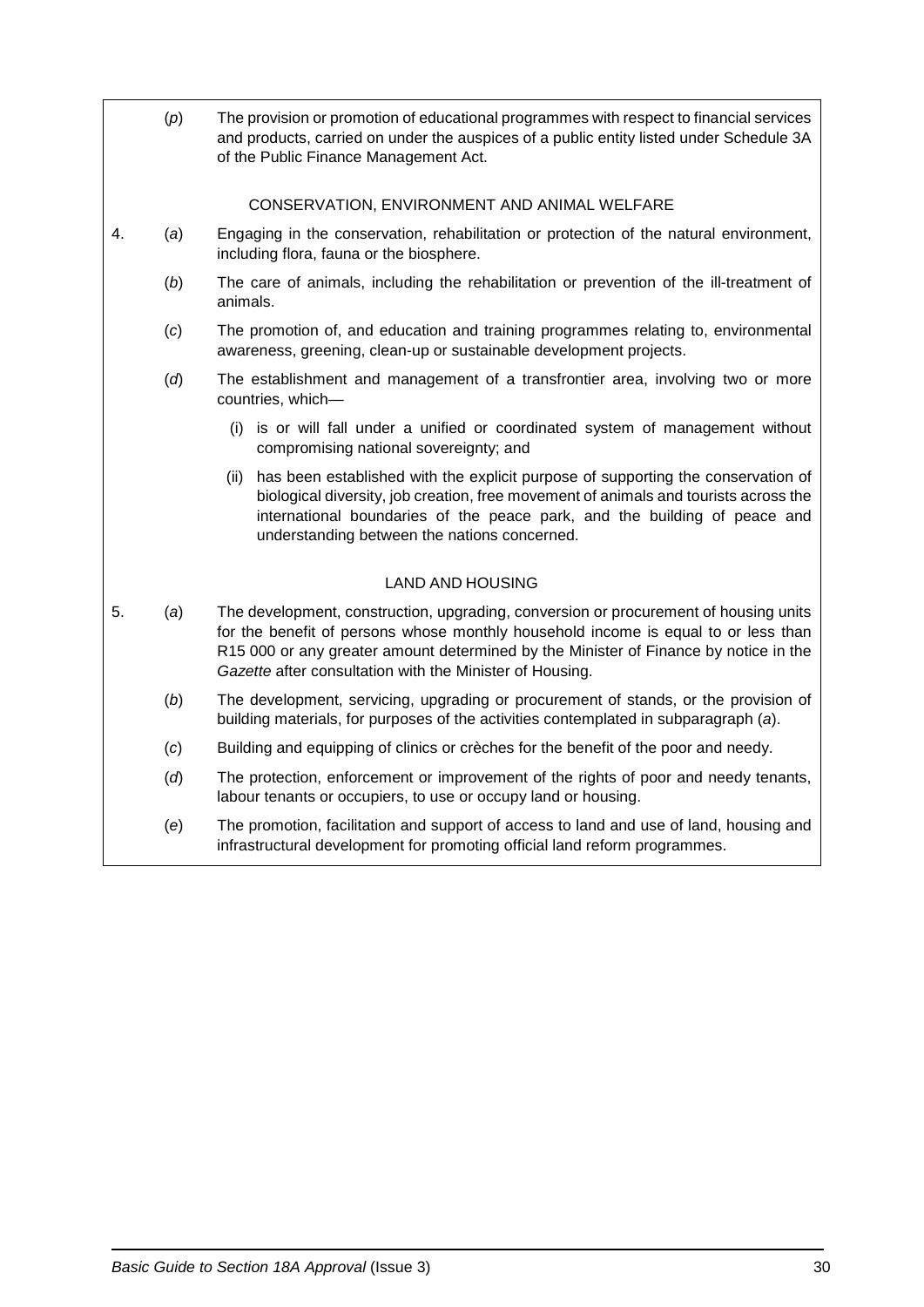#### <span id="page-35-0"></span>**Annexure D – Regulations issued under paragraph 4(***o***) in Part I**

#### **GNR.302 28 FEBRUARY 2003**

#### **REGULATIONS ISSUED IN TERMS OF PARAGRAPH 4(***o***) OF PART I OF THE NINTH SCHEDULE TO THE INCOME TAX ACT, 1962 (ACT NO. 58 OF 1962), TO PRESCRIBE CONDITIONS FOR THE PROVISION OF SCHOLARSHIPS, BURSARIES AND AWARDS FOR STUDY, RESEARCH AND TEACHING**

By virtue of the power vested in me by paragraph 4(*o*) of Part I of the Ninth Schedule to the Income Tax Act, 1962 (Act No. 58 of 1962), I, Trevor Andrew Manuel, Minister of Finance, hereby prescribe in the Schedule hereto, the conditions on which any scholarships, bursaries and awards for study, research and teaching must be provided for purposes of that paragraph and section 30 of the Act.

#### **SCHEDULE**

1. In these regulations, unless the context otherwise indicates, any word or expression to which a meaning has been assigned in the Income Tax Act, 1962, bears the meaning assigned thereto.

2. For purposes of paragraph 4(*o*) of Part I of the Ninth Schedule to the Income Tax Act, 1962, an organisation which provides any scholarships, bursaries and awards for study, research or teaching must comply with the conditions prescribed in these regulations.

3. Subject to regulation 4, the founding document of the organisation contemplated in regulation 2, must expressly provide that—

- (*a*) all scholarships, bursaries or awards granted by that organisation must be *bona fide* and be granted to an individual on grounds of objective merit or need;
- (*b*) no scholarship, bursary or award granted by that organisation may—
	- (i) be revocable, otherwise than for reasons of a material failure to conform to the designated purposes and conditions of that scholarship, bursary or award;
	- (ii) be subject to conditions which would enable the donor of the funds of that scholarship, bursary or award or any connected person in relation to that donor, to derive some direct benefit from the application of that scholarship, bursary or award; or
	- (iii) be granted to any person who is or will become an employee of the donor of the funds of that scholarship, bursary or award or that organisation (or any associated institution in relation to that donor or organisation) or any relative of that person, unless circumstances indicate that that scholarship, bursary or award would have been granted to that person or his or her relative, even if that person had not been an employee of that donor, organisation or associated institution;
- (*c*) all decisions regarding the granting of scholarships, bursaries and awards must be made by a duly constituted committee consisting of at least three persons who are not connected persons in relation to the donors or the person to whom the scholarship, bursary or award is granted; and
- (*d*) all scholarships, bursaries and awards granted by that organisation in respect of overseas study, research or teaching will be subject to an undertaking by the person to whom the scholarship, bursary or award is granted—
	- (i) to apply the knowledge obtained from the study, research or teaching immediately after completion thereof, in the Republic for a period of at least the period that the study, research or training was funded by the organisation; or
	- (ii) to refund the full amount of the scholarship, bursary or award should he or she decide not to apply the knowledge as contemplated in subparagraph (i).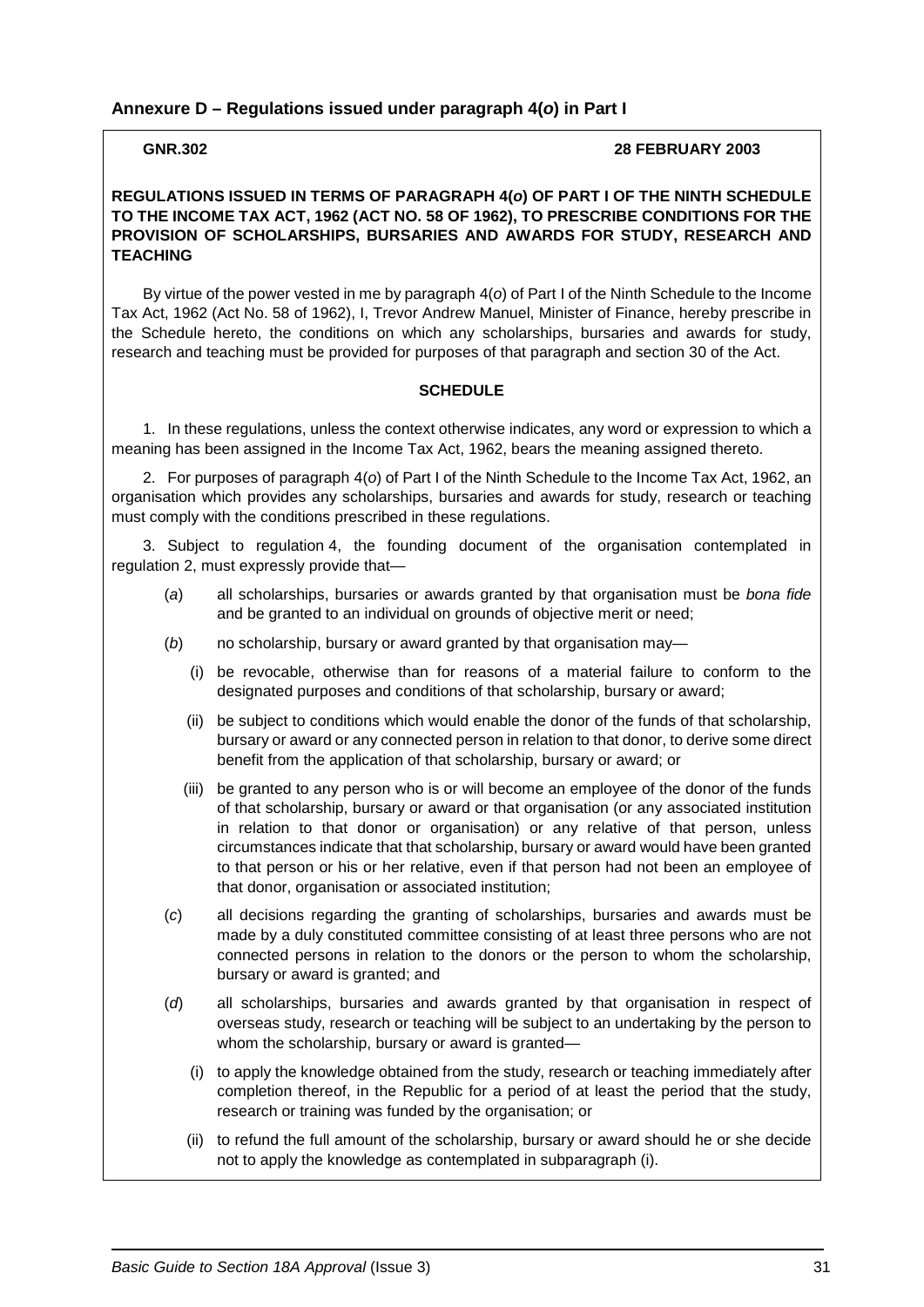4. Where the founding document of an organisation which was established before 1 January 2003 does not expressly provide for the conditions contemplated in regulation 3, the organisation will be deemed to comply with regulation 3 until 31 December 2007, if the person responsible in a fiduciary capacity for the funds and assets of that organisation submits a written undertaking to the Commissioner that all scholarships, bursaries and awards granted by that organisation comply with the provisions of these regulations.

5. Copies of all documents and information relating to any scholarship, bursary or award and minutes of all meetings at which any scholarship, bursary or award is granted must be made available to the Commissioner on request.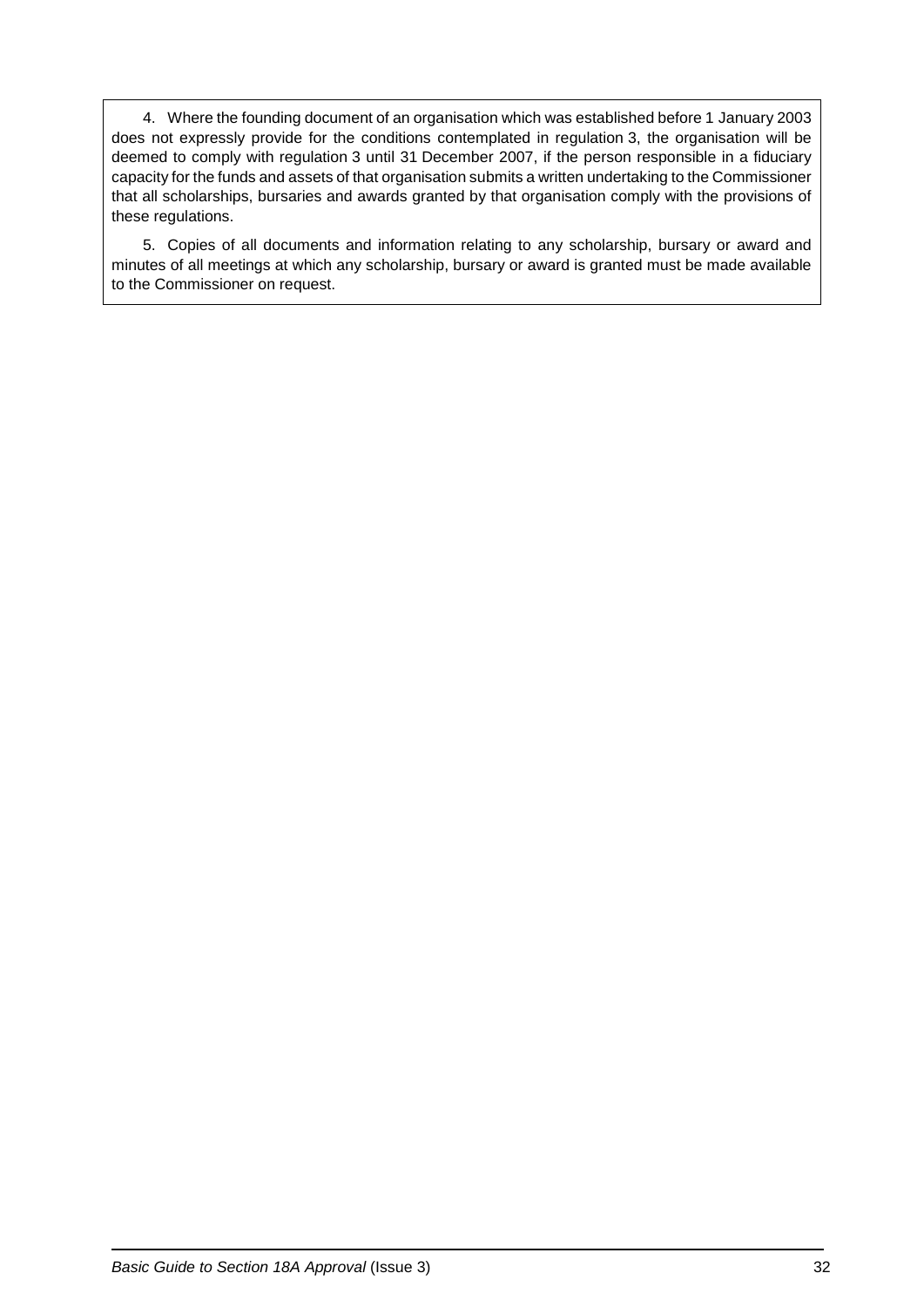#### <span id="page-37-0"></span>**Annexure E – Regulations issued under paragraph 3(***o***) in Part II**

**GNR.333 8 APRIL 2005**

#### **REGULATIONS ISSUED IN TERMS OF PARAGRAPH 3(***o***) OF PART II OF THE NINTH SCHEDULE TO THE INCOME TAX ACT, 1962 (ACT NO. 58 OF 1962), TO PRESCRIBE CONDITIONS FOR THE PROVISION OF SCHOLARSHIPS, BURSARIES AND AWARDS FOR STUDY, RESEARCH AND TEACHING**

By virtue of the power vested in me by paragraph 3(*o*) of Part II of the Ninth Schedule to the Income Tax Act, 1962 (Act No. 58 of 1962), I, Trevor Andrew Manuel, Minister of Finance, hereby determine that the regulations issued in terms of paragraph 4(*o*) of Part I of the Ninth Schedule to the Income Tax Act, 1962, and published under Government Notice No. R. 302 in *Gazette* No. 24941 of 28 February 2003, and any amendments thereto, apply *mutatis mutandis* for purposes of paragraph 3(*o*) of Part II of the Ninth Schedule to that Act.